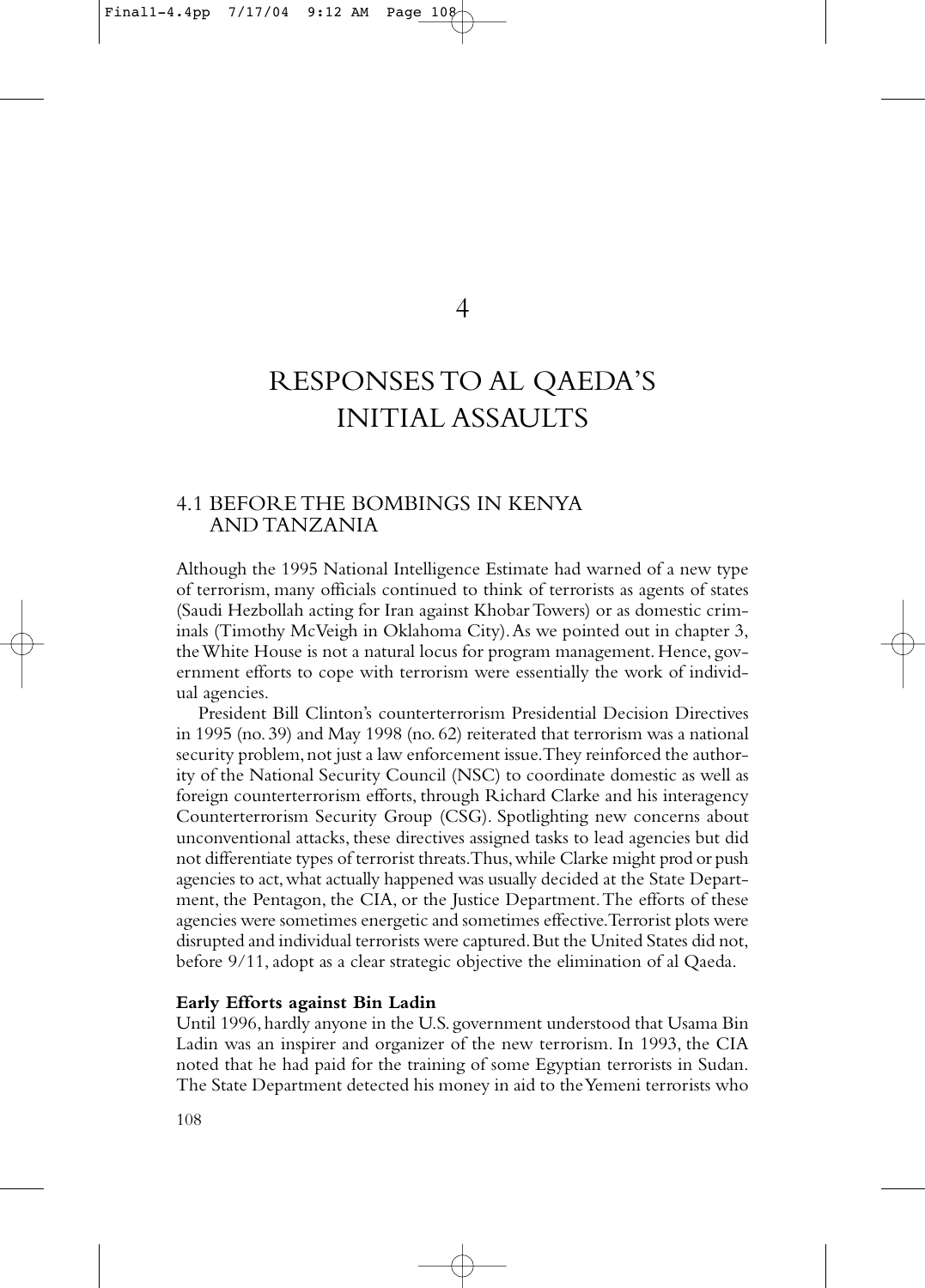set a bomb in an attempt to kill U.S. troops in Aden in 1992. State Department sources even saw suspicious links with Omar Abdel Rahman, the "Blind Sheikh" in the New York area, commenting that Bin Ladin seemed "committed to financing 'Jihads' against 'anti Islamic' regimes worldwide." After the department designated Sudan a state sponsor of terrorism in 1993, it put Bin Ladin on its TIPOFF watchlist, a move that might have prevented his getting a visa had he tried to enter the United States.As late as 1997, however, even the CIA's Counterterrorist Center continued to describe him as an "extremist financier."1

In 1996, the CIA set up a special unit of a dozen officers to analyze intelligence on and plan operations against Bin Ladin. David Cohen, the head of the CIA's Directorate of Operations, wanted to test the idea of having a "virtual station"—a station based at headquarters but collecting and operating against a subject much as stations in the field focus on a country.Taking his cue from National Security Advisor Anthony Lake,who expressed special interest in terrorist finance,Cohen formed his virtual station as a terrorist financial links unit. He had trouble getting any Directorate of Operations officer to run it; he finally recruited a former analyst who was then running the Islamic Extremist Branch of the Counterterrorist Center.This officer,who was especially knowledgeable about Afghanistan, had noticed a recent stream of reports about Bin Ladin and something called al Qaeda, and suggested to Cohen that the station focus on this one individual. Cohen agreed.Thus was born the Bin Ladin unit.2

In May 1996, Bin Ladin left Sudan for Afghanistan.A few months later, as the Bin Ladin unit was gearing up, Jamal Ahmed al Fadl walked into a U.S. embassy in Africa, established his bona fides as a former senior employee of Bin Ladin, and provided a major breakthrough of intelligence on the creation, character, direction, and intentions of al Qaeda. Corroborating evidence came from another walk-in source at a different U.S.embassy.More confirmation was supplied later that year by intelligence and other sources, including material gathered by FBI agents and Kenyan police from an al Qaeda cell in Nairobi.3

By 1997,officers in the Bin Ladin unit recognized that Bin Ladin was more than just a financier.They learned that al Qaeda had a military committee that was planning operations against U.S. interests worldwide and was actively trying to obtain nuclear material. Analysts assigned to the station looked at the information it had gathered and "found connections everywhere," including links to the attacks on U.S. troops in Aden and Somalia in 1992 and 1993 and to the Manila air plot in the Philippines in 1994–1995.4

The Bin Ladin station was already working on plans for offensive operations against Bin Ladin.These plans were directed at both physical assets and sources of finance. In the end, plans to identify and attack Bin Ladin's money sources did not go forward.5

In late 1995, when Bin Ladin was still in Sudan, the State Department and the CIA learned that Sudanese officials were discussing with the Saudi gov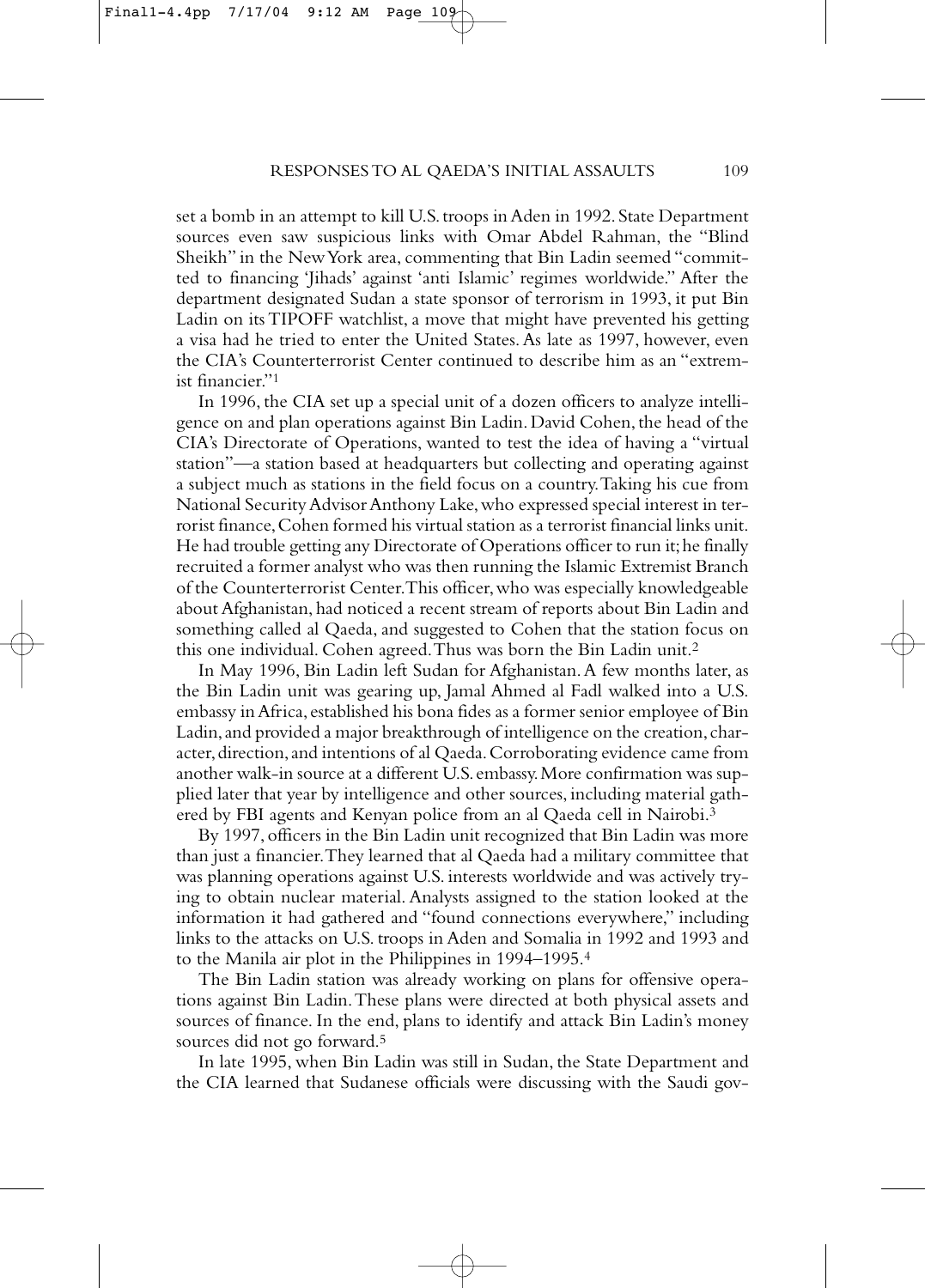ernment the possibility of expelling Bin Ladin.U.S.Ambassador Timothy Carney encouraged the Sudanese to pursue this course.The Saudis, however, did not want Bin Ladin, giving as their reason their revocation of his citizenship.6

Sudan's minister of defense, Fatih Erwa, has claimed that Sudan offered to hand Bin Ladin over to the United States.The Commission has found no credible evidence that this was so.Ambassador Carney had instructions only to push the Sudanese to expel Bin Ladin.Ambassador Carney had no legal basis to ask for more from the Sudanese since, at the time, there was no indictment outstanding.7

The chief of the Bin Ladin station, whom we will call "Mike," saw Bin Ladin's move to Afghanistan as a stroke of luck.Though the CIA had virtually abandoned Afghanistan after the Soviet withdrawal, case officers had reestablished old contacts while tracking down Mir Amal Kansi, the Pakistani gunman who had murdered two CIA employees in January 1993.These contacts contributed to intelligence about Bin Ladin's local movements, business activities, and security and living arrangements, and helped provide evidence that he was spending large amounts of money to help the Taliban.The chief of the Counterterrorist Center, whom we will call "Jeff," told Director George Tenet that the CIA's intelligence assets were "near to providing real-time information about Bin Ladin's activities and travels in Afghanistan." One of the contacts was a group associated with particular tribes among Afghanistan's ethnic Pashtun community.8

By the fall of 1997, the Bin Ladin unit had roughed out a plan for these Afghan tribals to capture Bin Ladin and hand him over for trial either in the United States or in an Arab country. In early 1998, the cabinet-level Principals Committee apparently gave the concept its blessing.9

On their own separate track,getting information but not direction from the CIA, the FBI's New York Field Office and the U.S.Attorney for the Southern District of New York were preparing to ask a grand jury to indict Bin Ladin. The Counterterrorist Center knew that this was happening.10 The eventual charge, conspiring to attack U.S. defense installations, was finally issued from the grand jury in June 1998—as a sealed indictment.The indictment was publicly disclosed in November of that year.

When Bin Ladin moved to Afghanistan in May 1996, he became a subject of interest to the State Department's South Asia bureau. At the time, as one diplomat told us, South Asia was seen in the department and the government generally as a low priority. In 1997, as Madeleine Albright was beginning her tenure as secretary of state, an NSC policy review concluded that the United States should pay more attention not just to India but also to Pakistan and Afghanistan.11 With regard to Afghanistan, another diplomat said, the United States at the time had "no policy."12

In the State Department, concerns about India-Pakistan tensions often crowded out attention to Afghanistan or Bin Ladin. Aware of instability and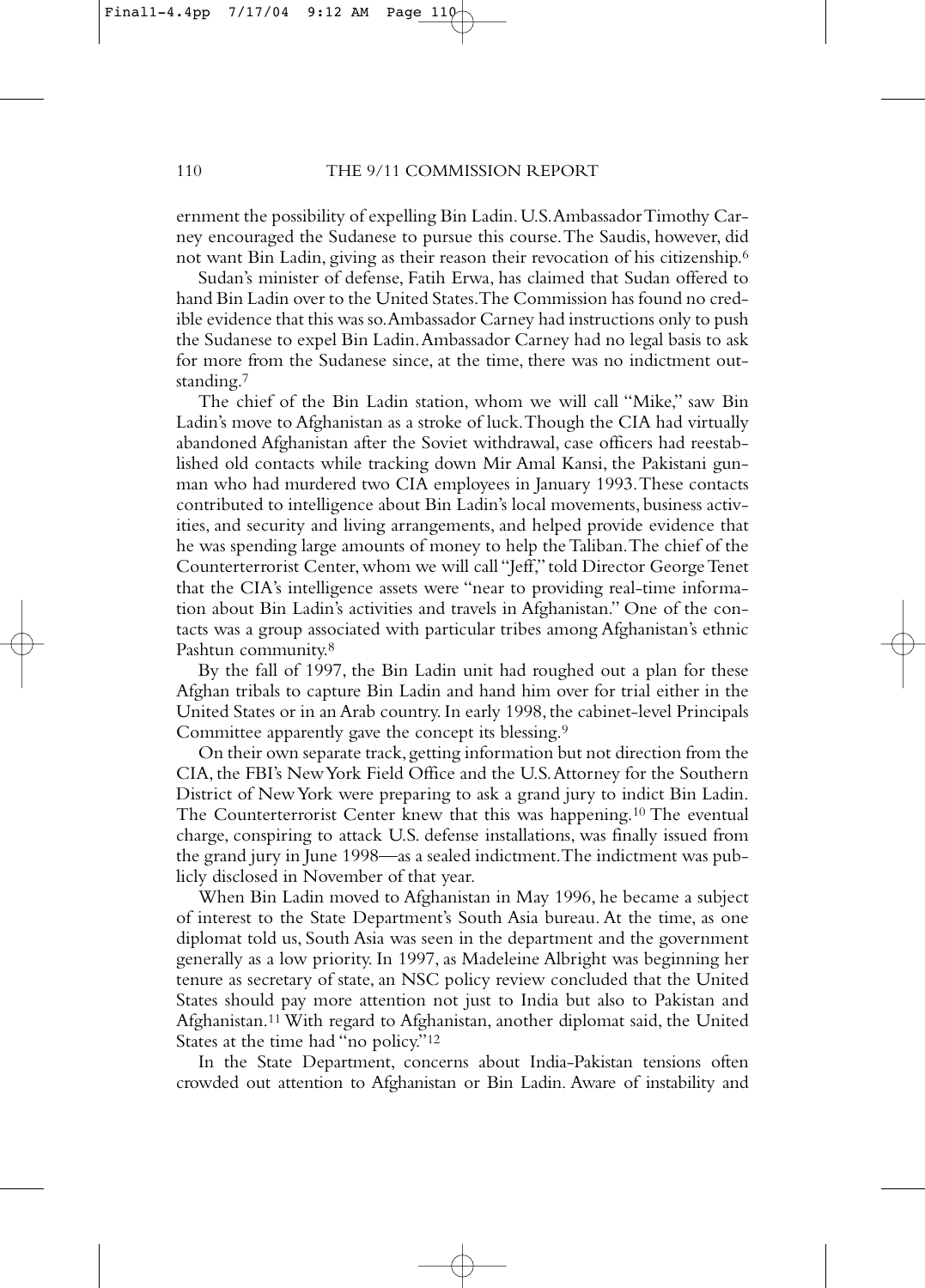growing Islamic extremism in Pakistan, State Department officials worried most about an arms race and possible war between Pakistan and India.After May 1998, when both countries surprised the United States by testing nuclear weapons, these dangers became daily first-order concerns of the State Department.<sup>13</sup>

In Afghanistan, the State Department tried to end the civil war that had continued since the Soviets' withdrawal.The South Asia bureau believed it might have a carrot for Afghanistan's warring factions in a project by the Union Oil Company of California (UNOCAL) to build a pipeline across the country. While there was probably never much chance of the pipeline actually being built, the Afghan desk hoped that the prospect of shared pipeline profits might lure faction leaders to a conference table. U.S. diplomats did not favor the Taliban over the rival factions. Despite growing concerns, U.S. diplomats were willing at the time, as one official said, to "give the Taliban a chance."<sup>14</sup>

Though Secretary Albright made no secret of thinking the Taliban "despicable," the U.S. ambassador to the United Nations, Bill Richardson, led a delegation to South Asia—including Afghanistan—in April 1998.No U.S.official of such rank had been to Kabul in decades.Ambassador Richardson went primarily to urge negotiations to end the civil war. In view of Bin Ladin's recent public call for all Muslims to kill Americans, Richardson asked the Taliban to expel Bin Ladin.They answered that they did not know his whereabouts. In any case, the Taliban said, Bin Ladin was not a threat to the United States.15

In sum, in late 1997 and the spring of 1998, the lead U.S. agencies each pursued their own efforts against Bin Ladin.The CIA's Counterterrorist Center was developing a plan to capture and remove him from Afghanistan. Parts of the Justice Department were moving toward indicting Bin Ladin, making possible a criminal trial in a New York court.Meanwhile,the State Department was focused more on lessening Indo-Pakistani nuclear tensions, ending the Afghan civil war, and ameliorating the Taliban's human rights abuses than on driving out Bin Ladin. Another key actor, Marine General Anthony Zinni, the commander in chief of the U.S. Central Command, shared the State Department's view.16

#### **The CIA Develops a Capture Plan**

Initially, the DCI's Counterterrorist Center and its Bin Ladin unit considered a plan to ambush Bin Ladin when he traveled between Kandahar, the Taliban capital where he sometimes stayed the night, and his primary residence at the time,Tarnak Farms.After the Afghan tribals reported that they had tried such an ambush and failed, the Center gave up on it, despite suspicions that the tribals' story might be fiction.Thereafter, the capture plan focused on a nighttime raid on Tarnak Farms.17

A compound of about 80 concrete or mud-brick buildings surrounded by a 10-foot wall,Tarnak Farms was located in an isolated desert area on the outskirts of the Kandahar airport. CIA officers were able to map the entire site, identifying the houses that belonged to Bin Ladin's wives and the one where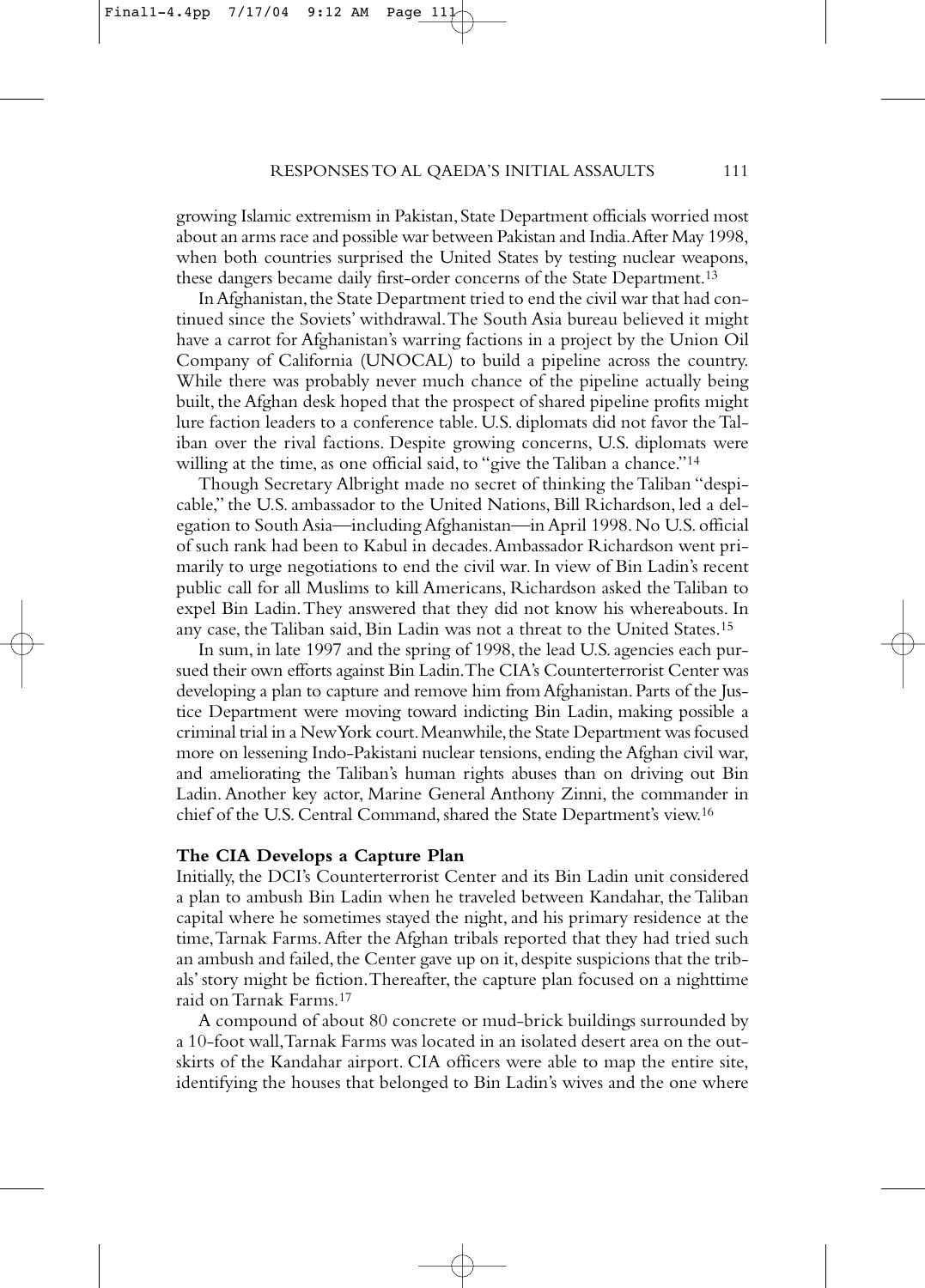Bin Ladin himself was most likely to sleep. Working with the tribals, they drew up plans for the raid.They ran two complete rehearsals in the United States during the fall of 1997.18

By early 1998, planners at the Counterterrorist Center were ready to come back to the White House to seek formal approval. Tenet apparently walked National Security Advisor Sandy Berger through the basic plan on February 13. One group of tribals would subdue the guards, enter Tarnak Farms stealthily, grab Bin Ladin, take him to a desert site outside Kandahar, and turn him over to a second group.This second group of tribals would take him to a desert landing zone already tested in the 1997 Kansi capture. From there, a CIA plane would take him to New York, an Arab capital, or wherever he was to be arraigned. Briefing papers prepared by the Counterterrorist Center acknowledged that hitches might develop. People might be killed, and Bin Ladin's supporters might retaliate, perhaps taking U.S. citizens in Kandahar hostage. But the briefing papers also noted that there was risk in not acting."Sooner or later," they said,"Bin Ladin will attack U.S. interests, perhaps using WMD [weapons of mass destruction]."19

Clarke's Counterterrorism Security Group reviewed the capture plan for Berger. Noting that the plan was in a "very early stage of development," the NSC staff then told the CIA planners to go ahead and, among other things, start drafting any legal documents that might be required to authorize the covert action.The CSG apparently stressed that the raid should target Bin Ladin himself, not the whole compound.<sup>20</sup>

The CIA planners conducted their third complete rehearsal in March, and they again briefed the CSG. Clarke wrote Berger on March 7 that he saw the operation as "somewhat embryonic"and the CIA as "months away from doing anything."21

"Mike" thought the capture plan was "the perfect operation." It required minimum infrastructure.The plan had now been modified so that the tribals would keep Bin Ladin in a hiding place for up to a month before turning him over to the United States—thereby increasing the chances of keeping the U.S. hand out of sight."Mike" trusted the information from the Afghan network; it had been corroborated by other means, he told us.The lead CIA officer in the field, Gary Schroen, also had confidence in the tribals. In a May 6 cable to CIA headquarters, he pronounced their planning "almost as professional and detailed ... as would be done by any U.S. military special operations element." He and the other officers who had worked through the plan with the tribals judged it "about as good as it can be." (By that, Schroen explained, he meant that the chance of capturing or killing Bin Ladin was about 40 percent.) Although the tribals thought they could pull off the raid, if the operation were approved by headquarters and the policymakers, Schroen wrote there was going to be a point when "we step back and keep our fingers crossed that the [tribals] prove as good (and as lucky) as they think they will be."22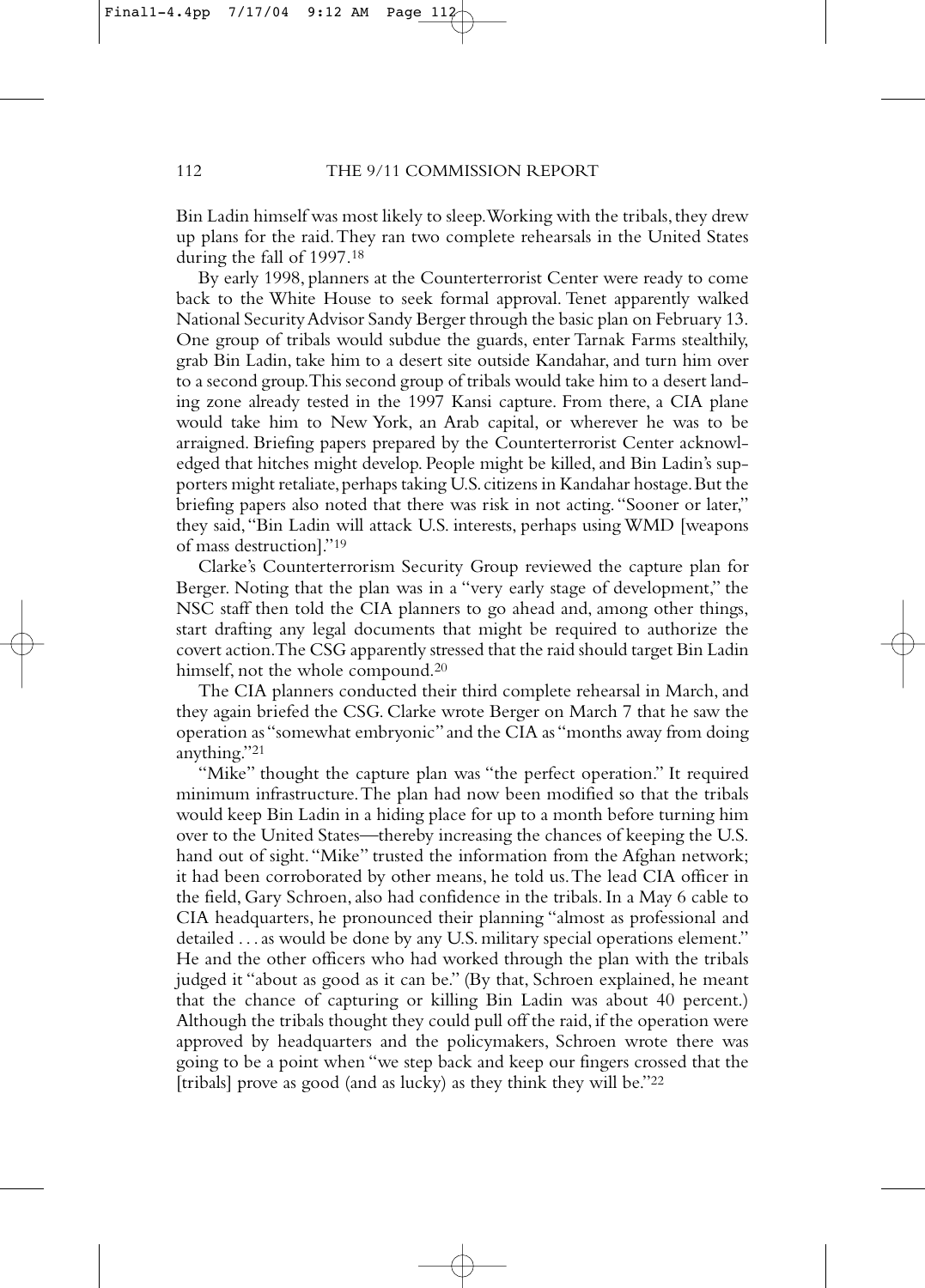Military officers reviewed the capture plan and, according to "Mike," "found no showstoppers."The commander of Delta Force felt "uncomfortable" with having the tribals hold Bin Ladin captive for so long, and the commander of Joint Special Operations Forces, Lieutenant General Michael Canavan, was worried about the safety of the tribals inside Tarnak Farms. General Canavan said he had actually thought the operation too complicated for the CIA—"out of their league"—and an effort to get results "on the cheap." But a senior Joint Staff officer described the plan as "generally, not too much different than we might have come up with ourselves." No one in the Pentagon, so far as we know, advised the CIA or the White House not to proceed.23

In Washington, Berger expressed doubt about the dependability of the tribals. In his meeting with Tenet, Berger focused most, however, on the question of what was to be done with Bin Ladin if he were actually captured. He worried that the hard evidence against Bin Ladin was still skimpy and that there was a danger of snatching him and bringing him to the United States only to see him acquitted.24

On May 18, CIA's managers reviewed a draft Memorandum of Notification (MON), a legal document authorizing the capture operation. A 1986 presidential finding had authorized worldwide covert action against terrorism and probably provided adequate authority.But mindful of the old "rogue elephant" charge, senior CIA managers may have wanted something on paper to show that they were not acting on their own.

Discussion of this memorandum brought to the surface an unease about paramilitary covert action that had become ingrained,at least among some CIA senior managers. James Pavitt, the assistant head of the Directorate of Operations,expressed concern that people might get killed;it appears he thought the operation had at least a slight flavor of a plan for an assassination. Moreover, he calculated that it would cost several million dollars.He was not prepared to take that money "out of hide," and he did not want to go to all the necessary congressional committees to get special money. Despite Pavitt's misgivings, the CIA leadership cleared the draft memorandum and sent it on to the National Security Council.25

Counterterrorist Center officers briefed Attorney General Janet Reno and FBI Director Louis Freeh, telling them that the operation had about a 30 percent chance of success. The Center's chief, "Jeff," joined John O'Neill, the head of the FBI's New York Field Office, in briefing Mary Jo White, the U.S.Attorney for the Southern District of New York, and her staff.Though "Jeff" also used the 30 percent success figure, he warned that someone would surely be killed in the operation.White's impression from the New York briefing was that the chances of capturing Bin Ladin alive were nil.26

From May 20 to 24, the CIA ran a final, graded rehearsal of the operation, spread over three time zones, even bringing in personnel from the region.The FBI also participated.The rehearsal went well.The Counterterrorist Center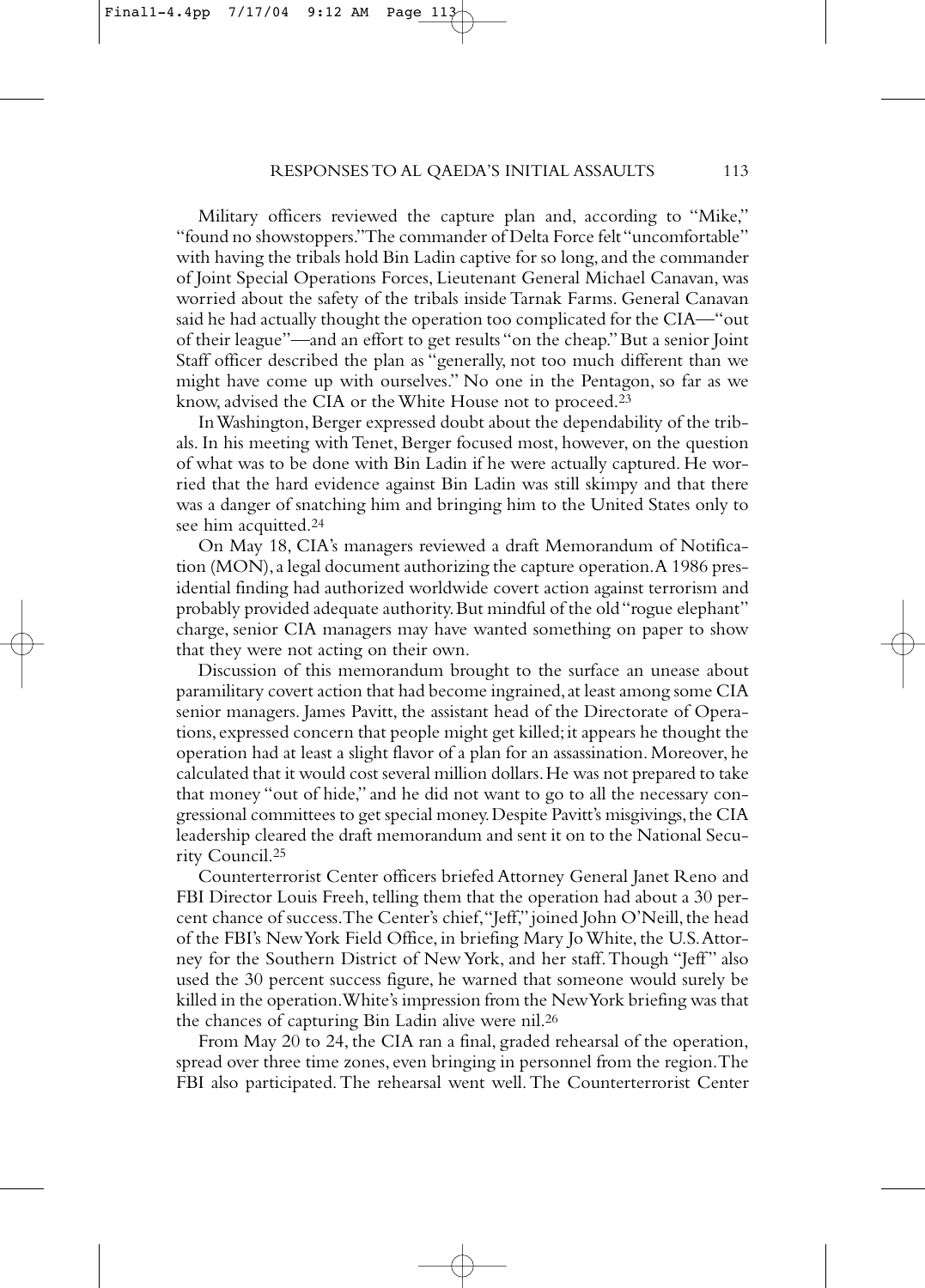planned to brief cabinet-level principals and their deputies the following week, giving June 23 as the date for the raid, with Bin Ladin to be brought out of Afghanistan no later than July 23.27

On May 20, Director Tenet discussed the high risk of the operation with Berger and his deputies, warning that people might be killed, including Bin Ladin. Success was to be defined as the exfiltration of Bin Ladin out of Afghanistan.28 A meeting of principals was scheduled for May 29 to decide whether the operation should go ahead.

The principals did not meet. On May 29,"Jeff" informed "Mike" that he had just met with Tenet, Pavitt, and the chief of the Directorate's Near Eastern Division.The decision was made not to go ahead with the operation."Mike" cabled the field that he had been directed to "stand down on the operation for the time being." He had been told, he wrote, that cabinet-level officials thought the risk of civilian casualties—"collateral damage"—was too high.They were concerned about the tribals' safety, and had worried that "the purpose and nature of the operation would be subject to unavoidable misinterpretation and misrepresentation—and probably recriminations—in the event that Bin Ladin, despite our best intentions and efforts, did not survive."29

Impressions vary as to who actually decided not to proceed with the operation.Clarke told us that the CSG saw the plan as flawed.He was said to have described it to a colleague on the NSC staff as "half-assed"and predicted that the principals would not approve it. "Jeff" thought the decision had been made at the cabinet level. Pavitt thought that it was Berger's doing, though perhaps on Tenet's advice. Tenet told us that given the recommendation of his chief operations officers, he alone had decided to "turn off" the operation. He had simply informed Berger, who had not pushed back. Berger's recollection was similar. He said the plan was never presented to the White House for a decision.30

The CIA's senior management clearly did not think the plan would work. Tenet's deputy director of operations wrote to Berger a few weeks later that the CIA assessed the tribals' ability to capture Bin Ladin and deliver him to U.S. officials as low.But working-level CIA officers were disappointed.Before it was canceled, Schroen described it as the "best plan we are going to come up with to capture [Bin Ladin] while he is in Afghanistan and bring him to justice."31 No capture plan before 9/11 ever again attained the same level of detail and preparation.The tribals' reported readiness to act diminished.And Bin Ladin's security precautions and defenses became more elaborate and formidable.

At this time, 9/11 was more than three years away. It was the duty of Tenet and the CIA leadership to balance the risks of inaction against jeopardizing the lives of their operatives and agents.And they had reason to worry about failure: millions of dollars down the drain; a shoot-out that could be seen as an assassination; and, if there were repercussions in Pakistan, perhaps a coup.The decisions of the U.S. government in May 1998 were made, as Berger has put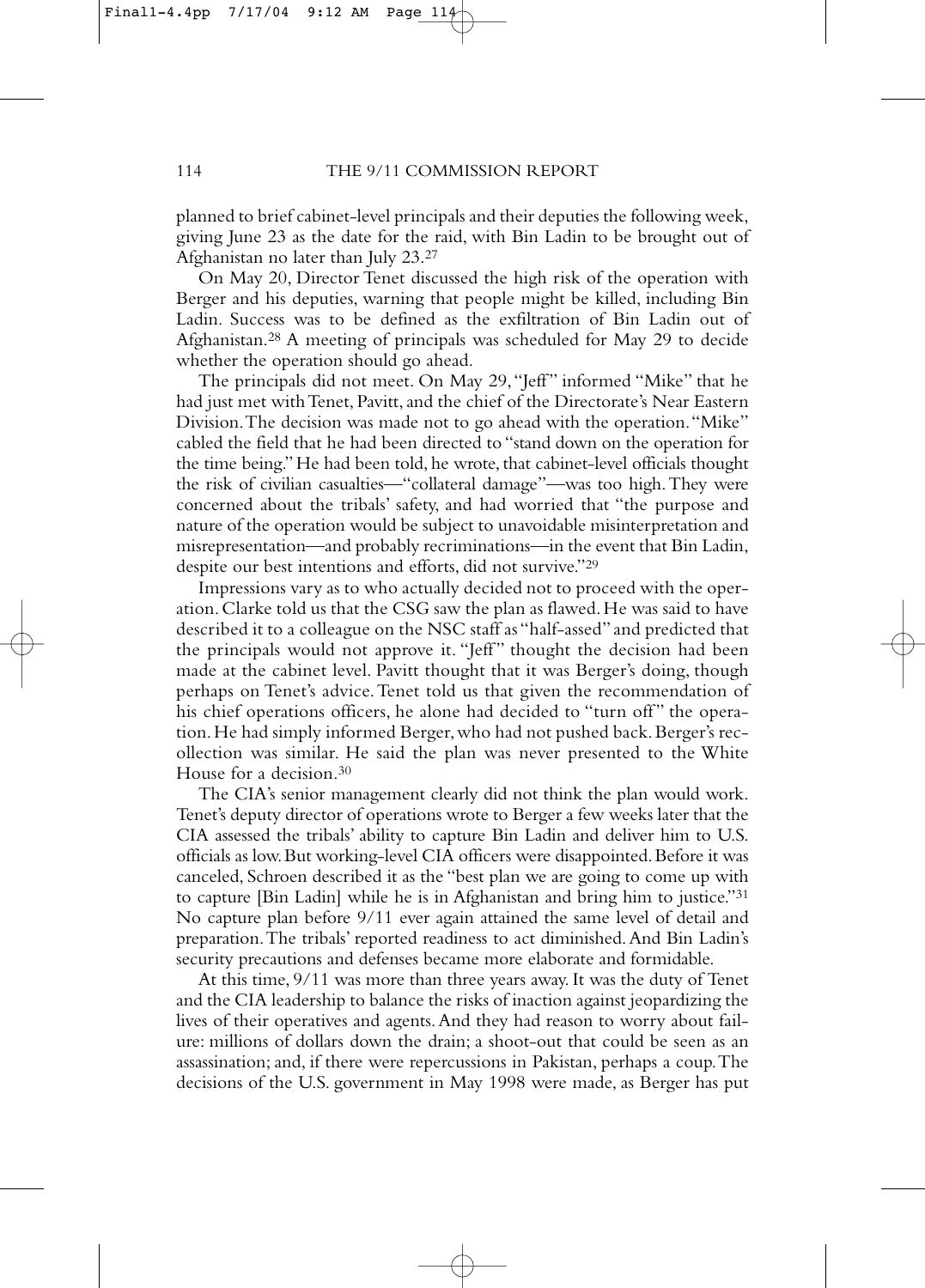it, from the vantage point of the driver looking through a muddy windshield moving forward, not through a clean rearview mirror.32

## **Looking for Other Options**

The Counterterrorist Center continued to track Bin Ladin and to contemplate covert action.The most hopeful possibility seemed now to lie in diplomacy but not diplomacy managed by the Department of State, which focused primarily on India-Pakistan nuclear tensions during the summer of 1998.The CIA learned in the spring of 1998 that the Saudi government had quietly disrupted Bin Ladin cells in its country that were planning to attack U.S. forces with shoulder-fired missiles.They had arrested scores of individuals, with no publicity.When thanking the Saudis, Director Tenet took advantage of the opening to ask them to help against Bin Ladin. The response was encouraging enough that President Clinton made Tenet his informal personal representative to work with the Saudis on terrorism, and Tenet visited Riyadh in May and again in early June.33

Saudi Crown Prince Abdullah, who had taken charge from the ailing King Fahd, promised Tenet an all-out secret effort to persuade the Taliban to expel Bin Ladin so that he could be sent to the United States or to another country for trial.The Kingdom's emissary would be its intelligence chief, Prince Turki bin Faisal.Vice President Al Gore later added his thanks to those of Tenet, both making clear that they spoke with President Clinton's blessing.Tenet reported that it was imperative to get an indictment against Bin Ladin.The New York grand jury issued its sealed indictment a few days later, on June 10.Tenet also recommended that no action be taken on other U.S. options, such as the covert action plan.34

Prince Turki followed up in meetings during the summer with Mullah Omar and other Taliban leaders. Apparently employing a mixture of possible incentives and threats,Turki received a commitment that Bin Ladin would be expelled, but Mullah Omar did not make good on this promise.35

On August 5, Clarke chaired a CSG meeting on Bin Ladin. In the discussion of what might be done, the note taker wrote, "there was a dearth of bright ideas around the table, despite a consensus that the [government] ought to pursue every avenue it can to address the problem."36

## 4.2 CRISIS:AUGUST 1998

On August 7, 1998, National Security Advisor Berger woke President Clinton with a phone call at 5:35 A.M. to tell him of the almost simultaneous bombings of the U.S. embassies in Nairobi, Kenya, and Dar es Salaam,Tanzania. Suspicion quickly focused on Bin Ladin. Unusually good intelligence, chiefly from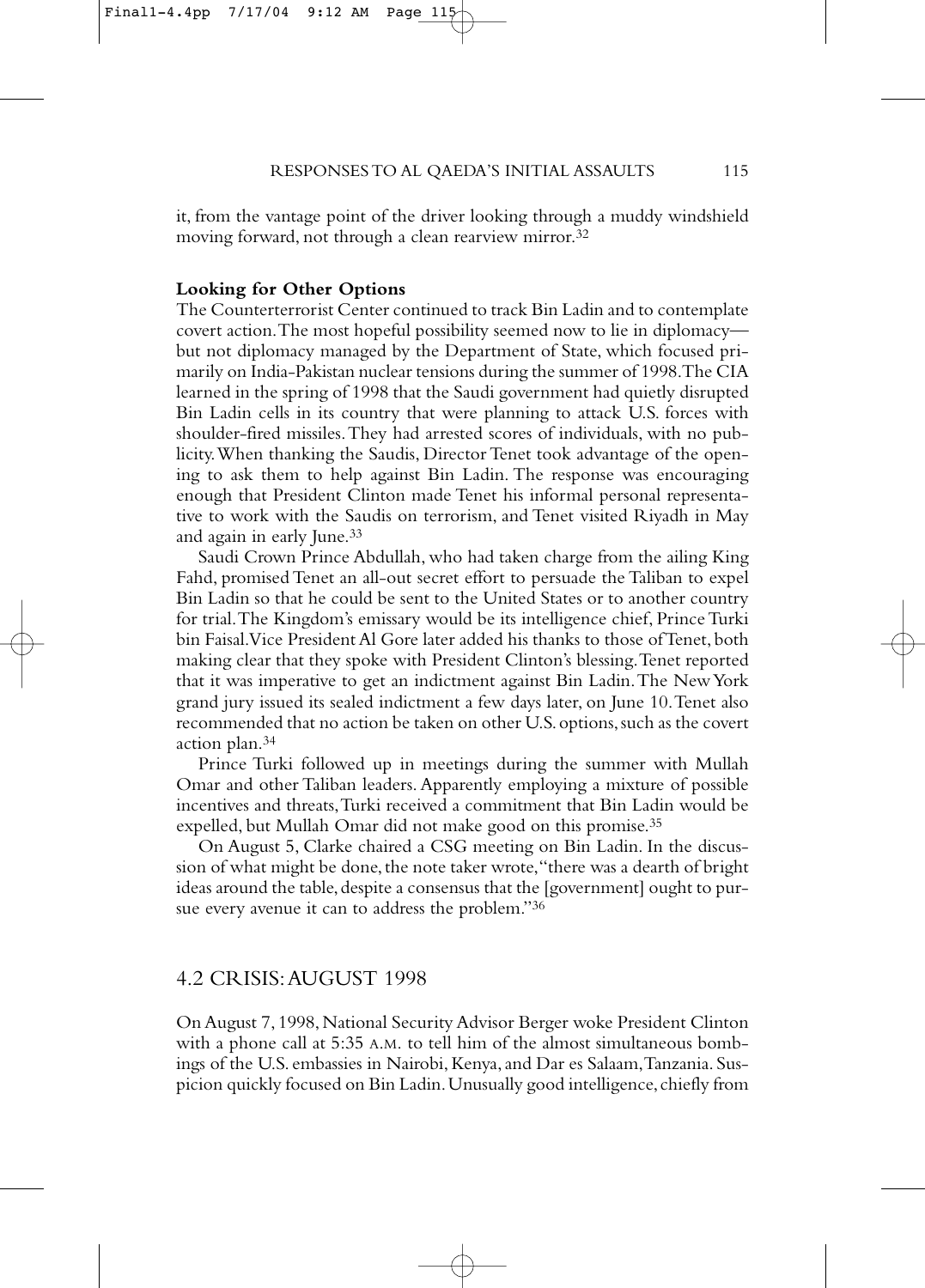the yearlong monitoring of al Qaeda's cell in Nairobi,soon firmly fixed responsibility on him and his associates.<sup>37</sup>

Debate about what to do settled very soon on one option:Tomahawk cruise missiles. Months earlier, after cancellation of the covert capture operation, Clarke had prodded the Pentagon to explore possibilities for military action. On June 2, General Hugh Shelton, the chairman of the Joint Chiefs of Staff, had directed General Zinni at Central Command to develop a plan, which he had submitted during the first week of July. Zinni's planners surely considered the two previous times the United States had used force to respond to terrorism, the 1986 strike on Libya and the 1993 strike against Iraq.They proposed firing Tomahawks against eight terrorist camps in Afghanistan, including Bin Ladin's compound at Tarnak Farms.38 After the embassy attacks, the Pentagon offered this plan to the White House.

The day after the embassy bombings, Tenet brought to a principals meeting intelligence that terrorist leaders were expected to gather at a camp near Khowst, Afghanistan, to plan future attacks. According to Berger, Tenet said that several hundred would attend,including Bin Ladin.The CIA described the area as effectively a military cantonment,away from civilian population centers and overwhelmingly populated by jihadists. Clarke remembered sitting next to Tenet in a White House meeting, asking Tenet "You thinking what I'm thinking?" and his nodding "yes."39 The principals quickly reached a consensus on attacking the gathering.The strike's purpose was to kill Bin Ladin and his chief lieutenants.40

Berger put in place a tightly compartmented process designed to keep all planning secret. On August 11, General Zinni received orders to prepare detailed plans for strikes against the sites in Afghanistan.The Pentagon briefed President Clinton about these plans on August 12 and 14.Though the principals hoped that the missiles would hit Bin Ladin, NSC staff recommended the strike whether or not there was firm evidence that the commanders were at the facilities.41

Considerable debate went to the question of whether to strike targets outside of Afghanistan, including two facilities in Sudan. One was a tannery believed to belong to Bin Ladin.The other was al Shifa, a Khartoum pharmaceutical plant, which intelligence reports said was manufacturing a precursor ingredient for nerve gas with Bin Ladin's financial support.The argument for hitting the tannery was that it could hurt Bin Ladin financially.The argument for hitting al Shifa was that it would lessen the chance of Bin Ladin's having nerve gas for a later attack.42

Ever since March 1995, American officials had had in the backs of their minds Aum Shinrikyo's release of sarin nerve gas in the Tokyo subway. President Clinton himself had expressed great concern about chemical and biological terrorism in the United States. Bin Ladin had reportedly been heard to speak of wanting a "Hiroshima"and at least 10,000 casualties.The CIA reported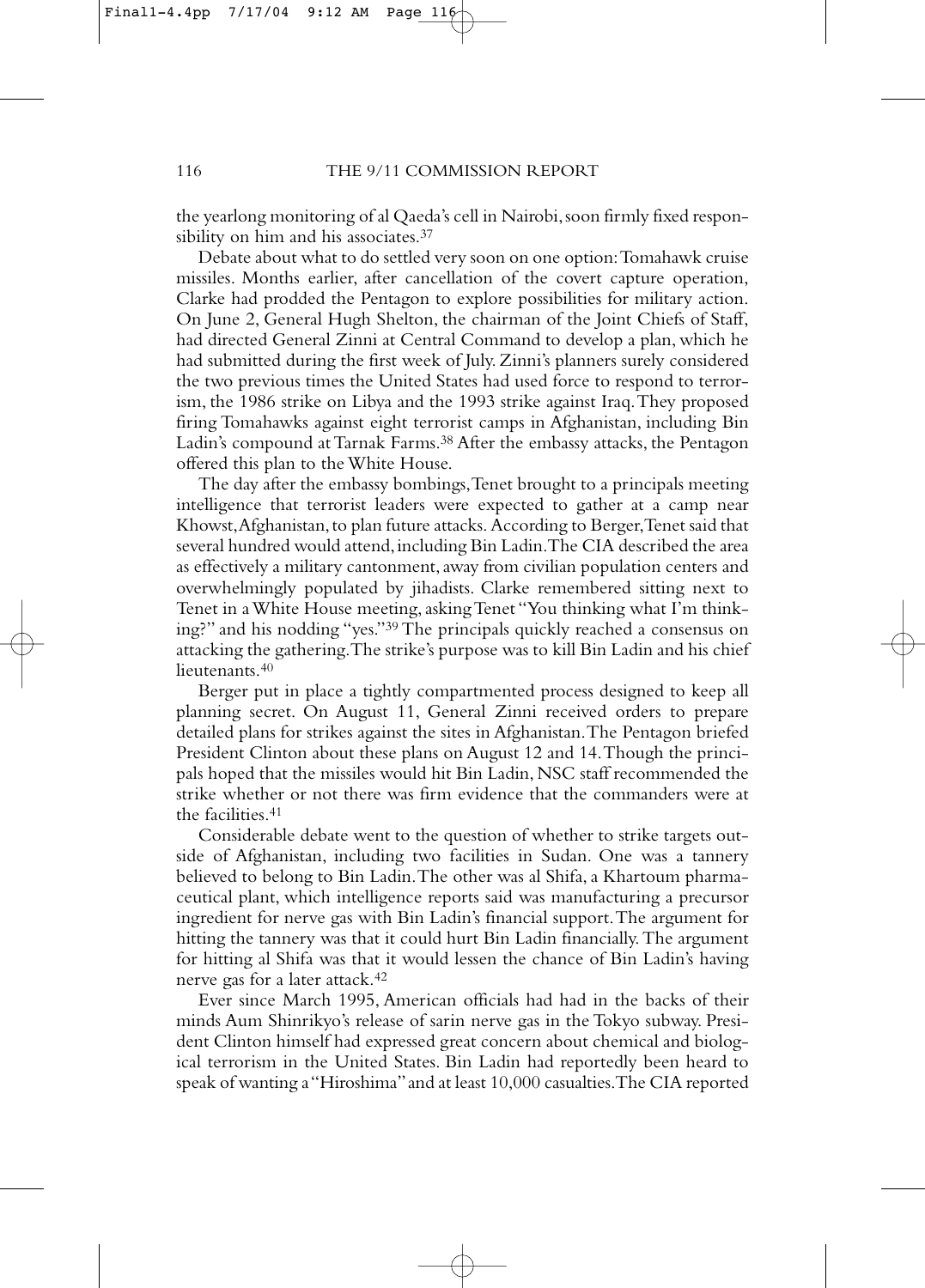that a soil sample from the vicinity of the al Shifa plant had tested positive for EMPTA, a precursor chemical for VX, a nerve gas whose lone use was for mass killing.Two days before the embassy bombings, Clarke's staff wrote that Bin Ladin "has invested in and almost certainly has access to VX produced at a plant in Sudan."43 Senior State Department officials believed that they had received a similar verdict independently, though they and Clarke's staff were probably relying on the same report. Mary McCarthy, the NSC senior director responsible for intelligence programs, initially cautioned Berger that the "bottom line" was that "we will need much better intelligence on this facility before we seriously consider any options." She added that the link between Bin Ladin and al Shifa was "rather uncertain at this point." Berger has told us that he thought about what might happen if the decision went against hitting al Shifa, and nerve gas was used in a New York subway two weeks later.44

By the early hours of the morning of August 20, President Clinton and all his principal advisers had agreed to strike Bin Ladin camps in Afghanistan near Khowst,as well as hitting al Shifa.The President took the Sudanese tannery off the target list because he saw little point in killing uninvolved people without doing significant harm to Bin Ladin. The principal with the most qualms regarding al Shifa was Attorney General Reno. She expressed concern about attacking two Muslim countries at the same time. Looking back, she said that she felt the "premise kept shifting."45

Later on August 20, Navy vessels in the Arabian Sea fired their cruise missiles.Though most of them hit their intended targets, neither Bin Ladin nor any other terrorist leader was killed.Berger told us that an after-action review by Director Tenet concluded that the strikes had killed 20–30 people in the camps but probably missed Bin Ladin by a few hours.Since the missiles headed for Afghanistan had had to cross Pakistan, the Vice Chairman of the Joint Chiefs was sent to meet with Pakistan's army chief of staff to assure him the missiles were not coming from India. Officials in Washington speculated that one or another Pakistani official might have sent a warning to the Taliban or Bin Ladin.46

The air strikes marked the climax of an intense 48-hour period in which Berger notified congressional leaders, the principals called their foreign counterparts, and President Clinton flew back from his vacation on Martha's Vineyard to address the nation from the Oval Office.The President spoke to the congressional leadership from Air Force One,and he called British Prime Minister Tony Blair, Pakistani Prime Minister Nawaz Sharif, and Egyptian President Hosni Mubarak from the White House.<sup>47</sup> House Speaker Newt Gingrich and Senate Majority Leader Trent Lott initially supported the President.The next month, Gingrich's office dismissed the cruise missile attacks as "pinpricks."48

At the time, President Clinton was embroiled in the Lewinsky scandal, which continued to consume public attention for the rest of that year and the first months of 1999. As it happened, a popular 1997 movie,*Wag the Dog*, features a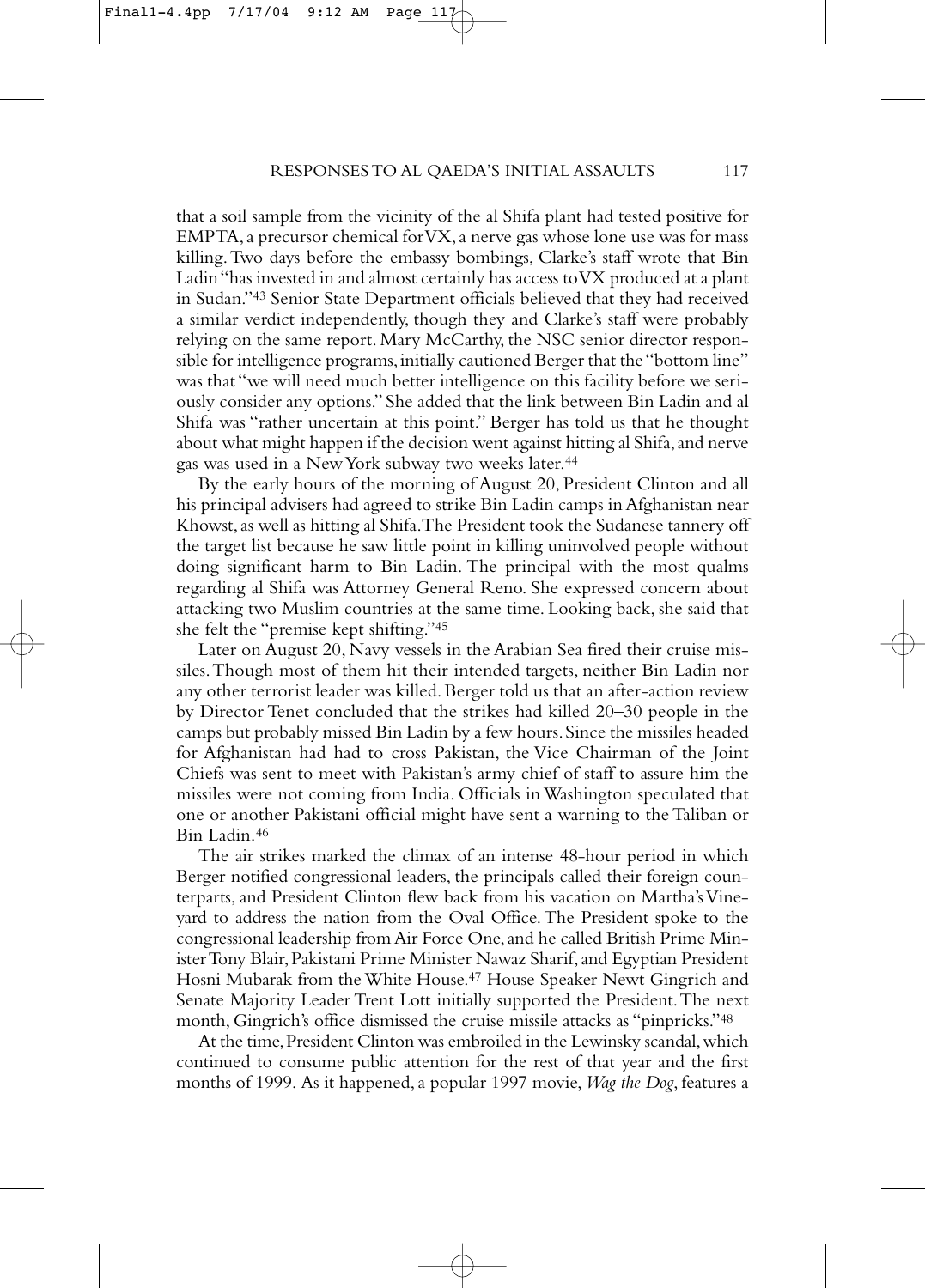president who fakes a war to distract public attention from a domestic scandal. Some Republicans in Congress raised questions about the timing of the strikes. Berger was particularly rankled by an editorial in the *Economist* that said that only the future would tell whether the U.S. missile strikes had "created 10,000 new fanatics where there would have been none."49

Much public commentary turned immediately to scalding criticism that the action was too aggressive. The Sudanese denied that al Shifa produced nerve gas, and they allowed journalists to visit what was left of a seemingly harmless facility. President Clinton,Vice President Gore, Berger, Tenet, and Clarke insisted to us that their judgment was right, pointing to the soil sample evidence.No independent evidence has emerged to corroborate the CIA's assessment.50

Everyone involved in the decision had, of course, been aware of President Clinton's problems. He told them to ignore them. Berger recalled the President saying to him "that they were going to get crap either way,so they should do the right thing."51 All his aides testified to us that they based their advice solely on national security considerations.We have found no reason to question their statements.

The failure of the strikes, the "wag the dog" slur, the intense partisanship of the period,and the nature of the al Shifa evidence likely had a cumulative effect on future decisions about the use of force against Bin Ladin.Berger told us that he did not feel any sense of constraint.52

The period after the August 1998 embassy bombings was critical in shaping U.S. policy toward Bin Ladin.Although more Americans had been killed in the 1996 Khobar Towers attack, and many more in Beirut in 1983, the overall loss of life rivaled the worst attacks in memory. More ominous, perhaps, was the demonstration of an operational capability to coordinate two nearly simultaneous attacks on U.S. embassies in different countries.

Despite the availability of information that al Qaeda was a global network, in 1998 policymakers knew little about the organization.The reams of new information that the CIA's Bin Ladin unit had been developing since 1996 had not been pulled together and synthesized for the rest of the government. Indeed, analysts in the unit felt that they were viewed as alarmists even within the CIA. A National Intelligence Estimate on terrorism in 1997 had only briefly mentioned Bin Ladin, and no subsequent national estimate would authoritatively evaluate the terrorism danger until after 9/11. Policymakers knew there was a dangerous individual, Usama Bin Ladin, whom they had been trying to capture and bring to trial. Documents at the time referred to Bin Ladin "and his associates"or Bin Ladin and his "network."They did not emphasize the existence of a structured worldwide organization gearing up to train thousands of potential terrorists.53

In the critical days and weeks after the August 1998 attacks, senior policymakers in the Clinton administration had to reevaluate the threat posed by Bin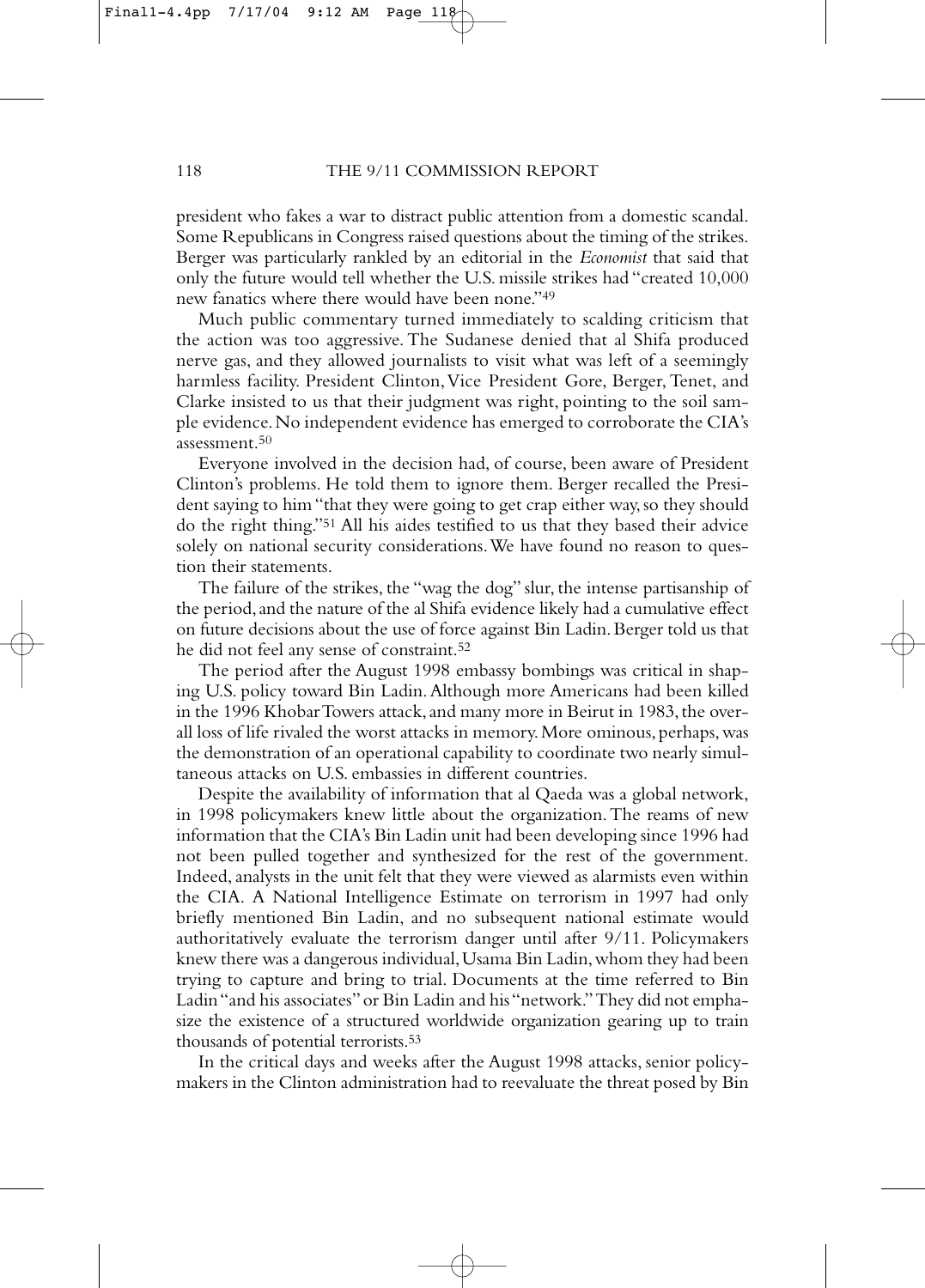Ladin.Was this just a new and especially venomous version of the ordinary terrorist threat America had lived with for decades, or was it radically new, posing a danger beyond any yet experienced?

Even after the embassy attacks, Bin Ladin had been responsible for the deaths of fewer than 50 Americans, most of them overseas.An NSC staffer working for Richard Clarke told us the threat was seen as one that could cause hundreds of casualties, not thousands.54 Even officials who acknowledge a vital threat intellectually may not be ready to act on such beliefs at great cost or at high risk.

Therefore, the government experts who believed that Bin Ladin and his network posed such a novel danger needed a way to win broad support for their views,or at least spotlight the areas of dispute.The Presidential Daily Brief and the similar, more widely circulated daily reports for high officials—consisting mainly of brief reports of intelligence "news" without much analysis or context—did not provide such a vehicle. The national intelligence estimate has often played this role, and is sometimes controversial for this very reason. It played no role in judging the threat posed by al Qaeda, either in 1998 or later.

In the late summer and fall of 1998, the U.S. government also was worrying about the deployment of military power in two other ongoing conflicts.After years of war in the Balkans, the United States had finally committed itself to significant military intervention in 1995–1996.Already maintaining a NATO-led peacekeeping force in Bosnia, U.S. officials were beginning to consider major combat operations against Serbia to protect Muslim civilians in Kosovo from ethnic cleansing.Air strikes were threatened in October 1998;a full-scale NATO bombing campaign against Serbia was launched in March 1999.55

In addition, the Clinton administration was facing the possibility of major combat operations against Iraq. Since 1996, the UN inspections regime had been increasingly obstructed by Saddam Hussein.The United States was threatening to attack unless unfettered inspections could resume. The Clinton administration eventually launched a large-scale set of air strikes against Iraq, Operation Desert Fox, in December 1998. These military commitments became the context in which the Clinton administration had to consider opening another front of military engagement against a new terrorist threat based in Afghanistan.

## **A Follow-On Campaign?**

Clarke hoped the August 1998 missile strikes would mark the beginning of a sustained campaign against Bin Ladin. Clarke was, as he later admitted, "obsessed"with Bin Ladin,and the embassy bombings gave him new scope for pursuing his obsession.Terrorism had moved high up among the President's concerns,and Clarke's position had elevated accordingly.The CSG,unlike most standing interagency committees, did not have to report through the Deputies Committee. Although such a reporting relationship had been prescribed in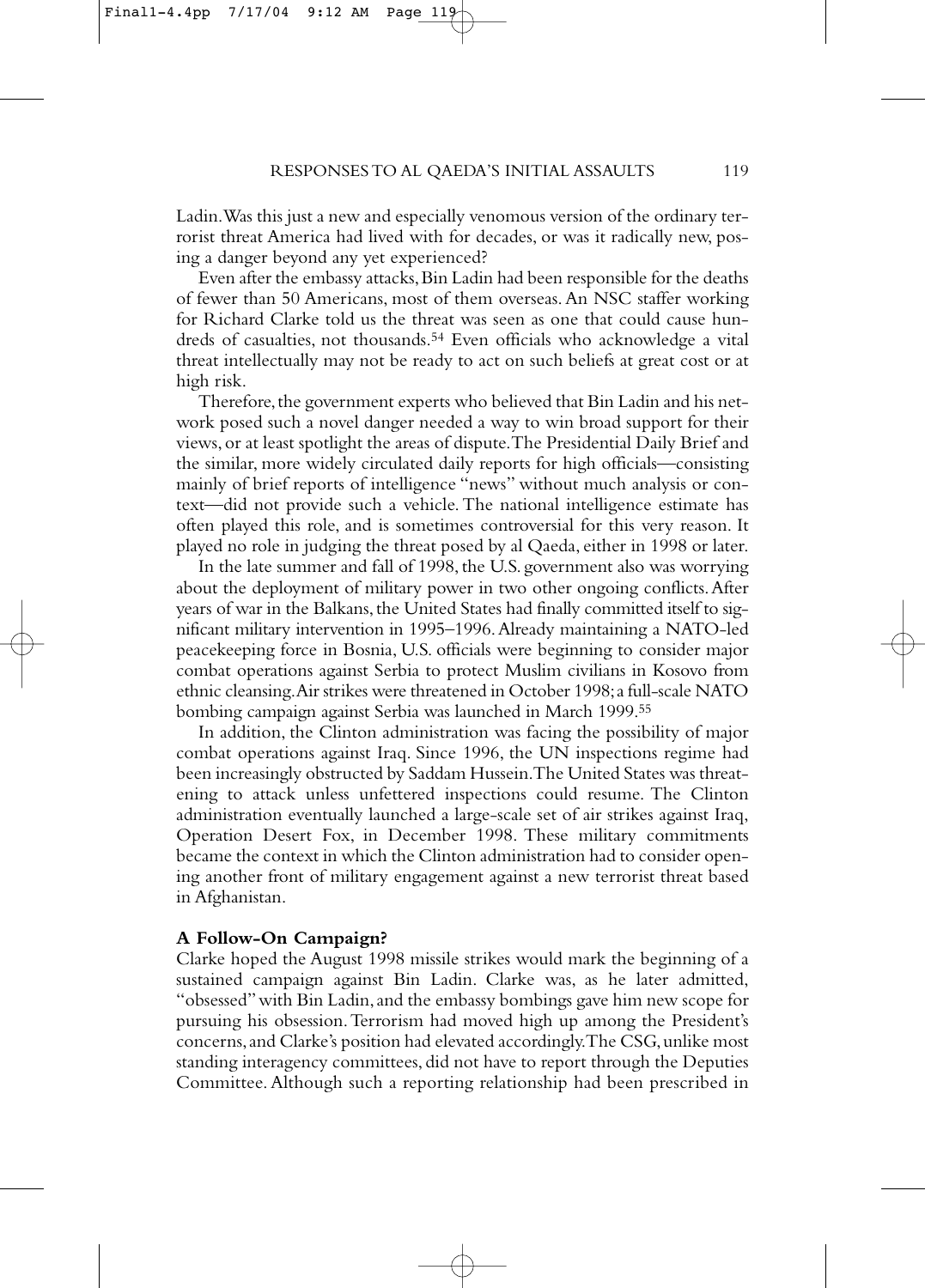the May 1998 presidential directive (after expressions of concern by Attorney General Reno,among others), that directive contained an exception that permitted the CSG to report directly to the principals if Berger so elected. In practice, the CSG often reported not even to the full Principals Committee but instead to the so-called Small Group formed by Berger, consisting only of those principals cleared to know about the most sensitive issues connected with counterterrorism activities concerning Bin Ladin or the Khobar Towers investigation.56

For this inner cabinet, Clarke drew up what he called "Political-Military Plan Delenda."The Latin *delenda*, meaning that something "must be destroyed," evoked the famous Roman vow to destroy its rival, Carthage.The overall goal of Clarke's paper was to "immediately eliminate any significant threat to Americans"from the "Bin Ladin network."57The paper called for diplomacy to deny Bin Ladin sanctuary; covert action to disrupt terrorist activities, but above all to capture Bin Ladin and his deputies and bring them to trial; efforts to dry up Bin Ladin's money supply; and preparation for follow-on military action.The status of the document was and remained uncertain. It was never formally adopted by the principals, and participants in the Small Group now have little or no recollection of it. It did, however, guide Clarke's efforts.

The military component of Clarke's plan was its most fully articulated element. He envisioned an ongoing campaign of strikes against Bin Ladin's bases in Afghanistan or elsewhere, whenever target information was ripe.Acknowledging that individual targets might not have much value, he cautioned Berger not to expect ever again to have an assembly of terrorist leaders in his sights. But he argued that rolling attacks might persuade the Taliban to hand over Bin Ladin and, in any case, would show that the action in August was not a "oneoff" event. It would show that the United States was committed to a relentless effort to take down Bin Ladin's network.58

Members of the Small Group found themselves unpersuaded of the merits of rolling attacks. Defense Secretary William Cohen told us Bin Ladin's training camps were primitive, built with "rope ladders"; General Shelton called them "jungle gym" camps. Neither thought them worthwhile targets for very expensive missiles. President Clinton and Berger also worried about the *Economist*'s point—that attacks that missed Bin Ladin could enhance his stature and win him new recruits. After the United States launched air attacks against Iraq at the end of 1998 and against Serbia in 1999, in each case provoking worldwide criticism, Deputy National Security Advisor James Steinberg added the argument that attacks in Afghanistan offered "little benefit, lots of blowback against [a] bomb-happy U.S."59

During the last week of August 1998, officials began considering possible follow-on strikes. According to Clarke, President Clinton was inclined to launch further strikes sooner rather than later. On August 27, Under Secretary of Defense for Policy Walter Slocombe advised Secretary Cohen that the avail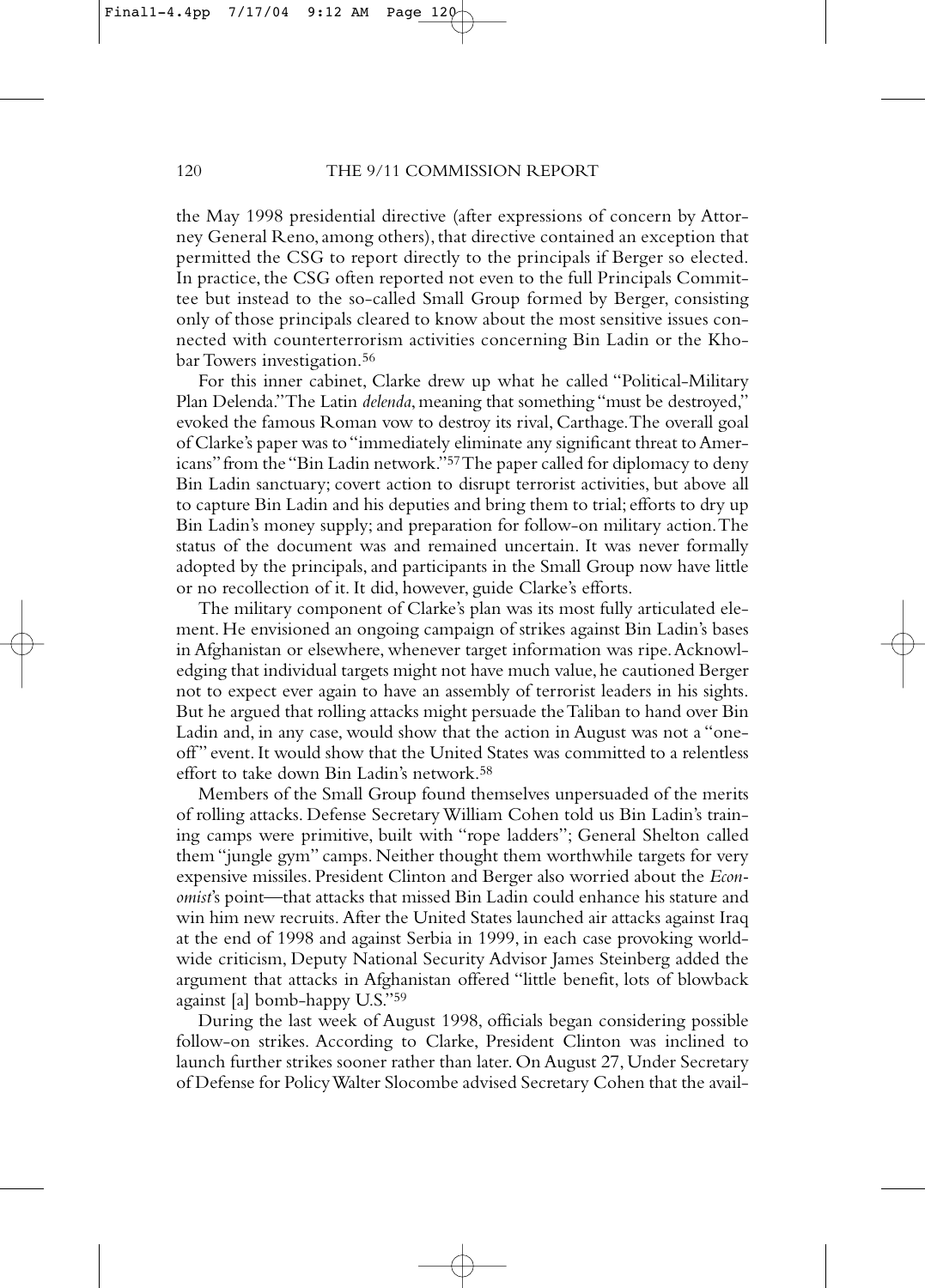able targets were not promising. The experience of the previous week, he wrote, "has only confirmed the importance of defining a clearly articulated rationale for military action" that was effective as well as justified. But Slocombe worried that simply striking some of these available targets did not add up to an effective strategy.60

Defense officials at a lower level, in the Office of the Assistant Secretary for Special Operations and Low-Intensity Conflict, tried to meet Slocombe's objections.They developed a plan that, unlike Clarke's, called not for particular strikes but instead for a broad change in national strategy and in the institutional approach of the Department of Defense, implying a possible need for large-scale operations across the whole spectrum of U.S. military capabilities. It urged the department to become a lead agency in driving a national counterterrorism strategy forward, to "champion a national effort to take up the gauntlet that international terrorists have thrown at our feet." The authors expressed concern that "we have not fundamentally altered our philosophy or our approach" even though the terrorist threat had grown.They outlined an eight-part strategy "to be more proactive and aggressive." The future, they warned, might bring "horrific attacks," in which case "we will have no choice nor, unfortunately, will we have a plan."The assistant secretary,Allen Holmes, took the paper to Slocombe's chief deputy, Jan Lodal, but it went no further. Its lead author recalls being told by Holmes that Lodal thought it was too aggressive. Holmes cannot recall what was said, and Lodal cannot remember the episode or the paper at all.<sup>61</sup>

## 4.3 DIPLOMACY

After the August missile strikes, diplomatic options to press the Taliban seemed no more promising than military options.The United States had issued a formal warning to the Taliban, and also to Sudan, that they would be held directly responsible for any attacks on Americans, wherever they occurred, carried out by the Bin Ladin network as long as they continued to provide sanctuary to  $it.62$ 

For a brief moment, it had seemed as if the August strikes might have shocked the Taliban into thinking of giving up Bin Ladin. On August 22, the reclusive Mullah Omar told a working-level State Department official that the strikes were counterproductive but added that he would be open to a dialogue with the United States on Bin Ladin's presence in Afghanistan.<sup>63</sup> Meeting in Islamabad with William Milam, the U.S. ambassador to Pakistan,Taliban delegates said it was against their culture to expel someone seeking sanctuary but asked what would happen to Bin Ladin should he be sent to Saudi Arabia.64

Yet in September 1998, when the Saudi emissary, Prince Turki, asked Mullah Omar whether he would keep his earlier promise to expel Bin Ladin, the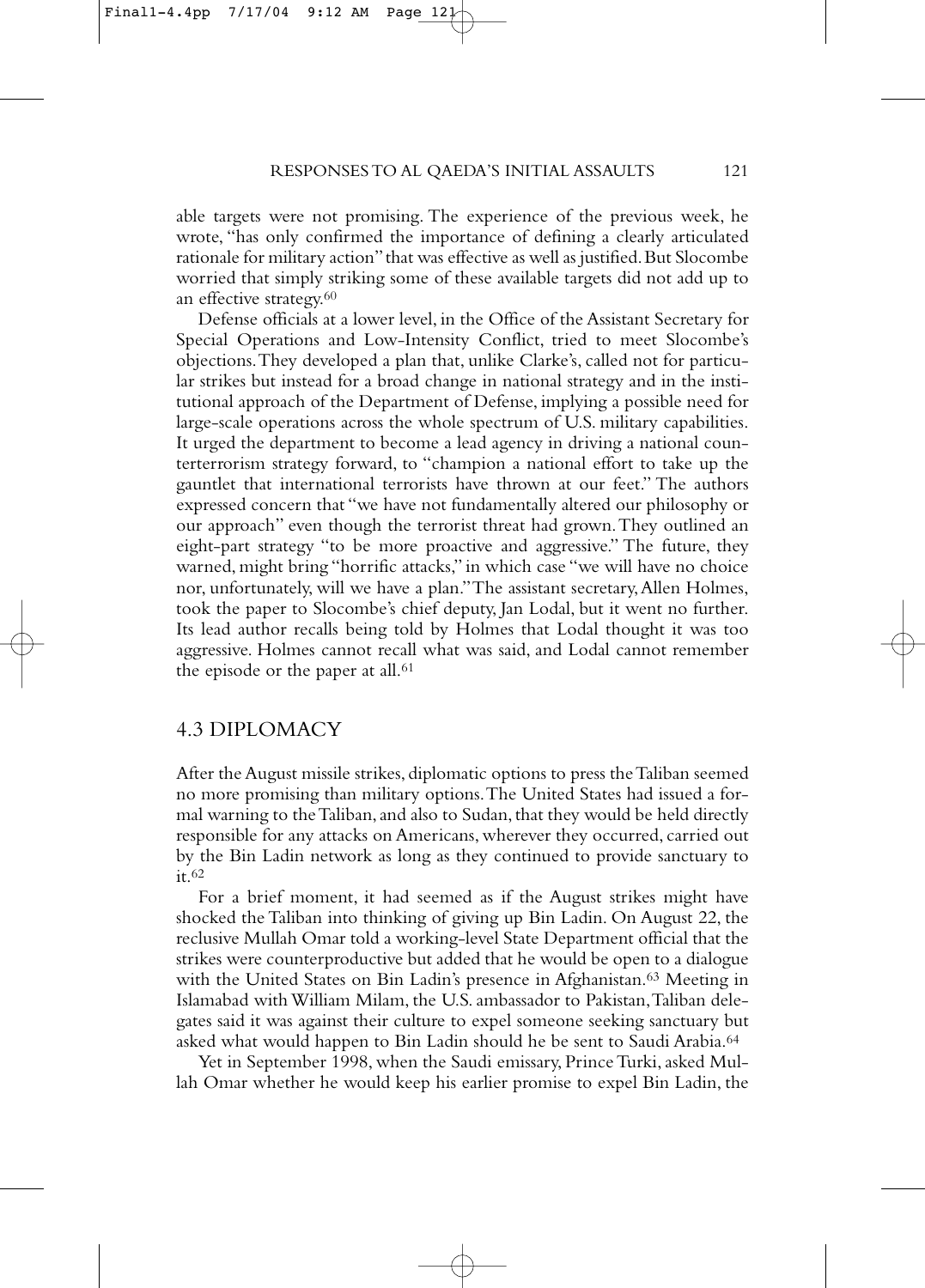Taliban leader said no. Both sides shouted at each other, with Mullah Omar denouncing the Saudi government.Riyadh then suspended its diplomatic relations with the Taliban regime. (Saudi Arabia, Pakistan, and the United Arab Emirates were the only countries that recognized the Taliban as the legitimate government of Afghanistan.) Crown Prince Abdullah told President Clinton and Vice President Gore about this when he visited Washington in late September. His account confirmed reports that the U.S. government had received independently.65

Other efforts with the Saudi government centered on improving intelligence sharing and permitting U.S.agents to interrogate prisoners in Saudi custody. The history of such cooperation in 1997 and 1998 had been strained.<sup>66</sup> Several officials told us, in particular, that the United States could not get direct access to an important al Qaeda financial official, Madani al Tayyib, who had been detained by the Saudi government in 1997.<sup>67</sup>Though U.S. officials repeatedly raised the issue, the Saudis provided limited information. In his September 1998 meeting with Crown Prince Abdullah,Vice President Gore, while thanking the Saudi government for their responsiveness, renewed the request for direct U.S. access to Tayyib.<sup>68</sup> The United States never obtained this access.

An NSC staff–led working group on terrorist finances asked the CIA in November 1998 to push again for access to Tayyib and to see "if it is possible to elaborate further on the ties between Usama bin Ladin and prominent individuals in Saudi Arabia, including especially the Bin Ladin family."<sup>69</sup> One result was two NSC-led interagency trips to Persian Gulf states in 1999 and 2000. During these trips the NSC,Treasury, and intelligence representatives spoke with Saudi officials, and later interviewed members of the Bin Ladin family, about Usama's inheritance. The Saudis and the Bin Ladin family eventually helped in this particular effort and U.S. officials ultimately learned that Bin Ladin was not financing al Qaeda out of a personal inheritance.70 But Clarke was frustrated about how little the Agency knew, complaining to Berger that four years after "we first asked CIA to track down [Bin Ladin]'s finances" and two years after the creation of the CIA's Bin Ladin unit, the Agency said it could only guess at how much aid Bin Ladin gave to terrorist groups, what were the main sources of his budget, or how he moved his money.71

The other diplomatic route to get at Bin Ladin in Afghanistan ran through Islamabad. In the summer before the embassy bombings, the State Department had been heavily focused on rising tensions between India and Pakistan and did not aggressively challenge Pakistan on Afghanistan and Bin Ladin.But State Department counterterrorism officials wanted a stronger position; the department's acting counterterrorism coordinator advised Secretary Albright to designate Pakistan as a state sponsor of terrorism, noting that despite high-level Pakistani assurances, the country's military intelligence service continued "activities in support of international terrorism"by supporting attacks on civilian targets in Kashmir.This recommendation was opposed by the State Department's South Asia bureau, which was concerned that it would damage already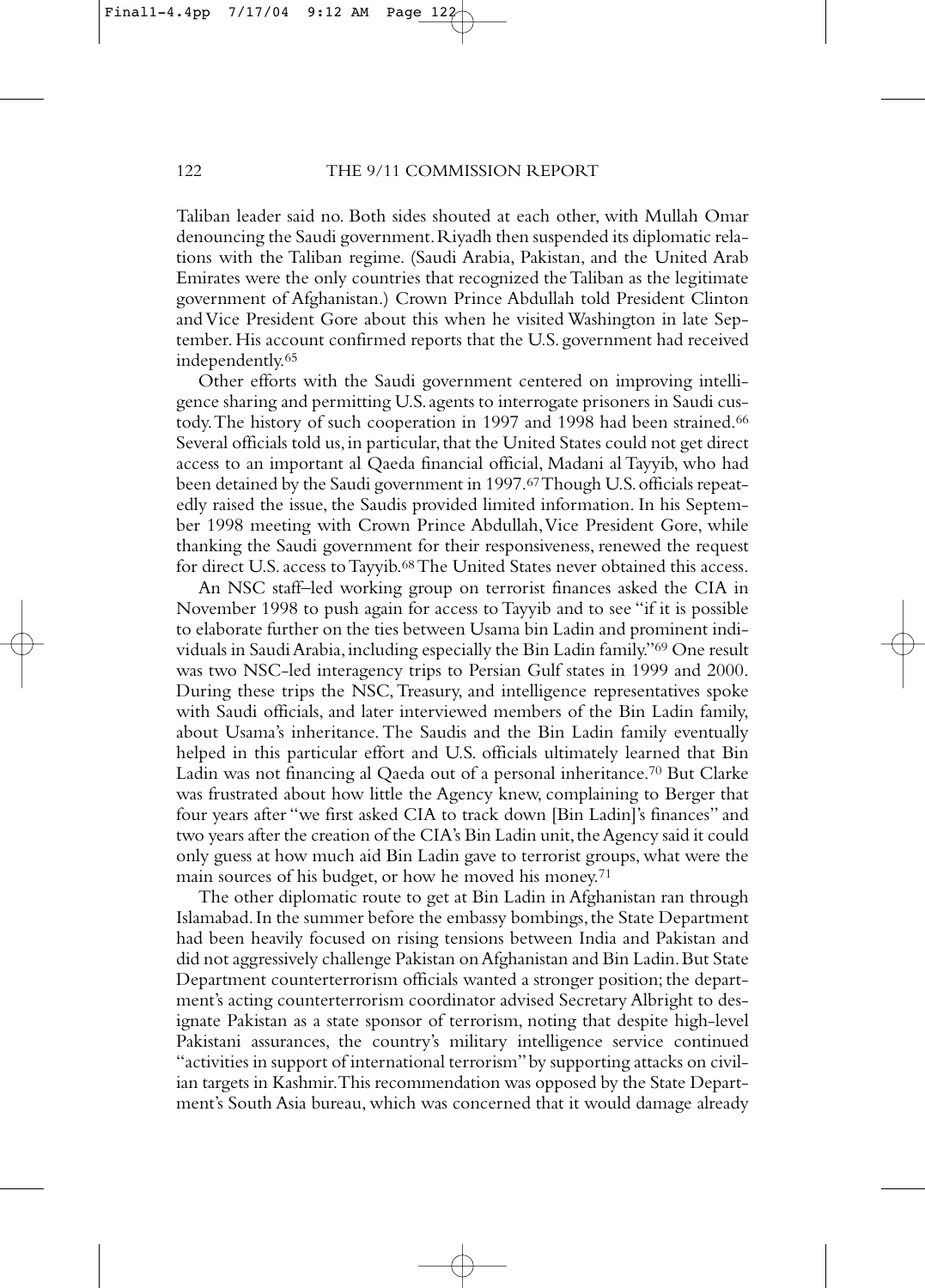sensitive relations with Pakistan in the wake of the May 1998 nuclear tests by both Pakistan and India. Secretary Albright rejected the recommendation on August 5, 1998, just two days before the embassy bombings.<sup>72</sup> She told us that, in general, putting the Pakistanis on the terrorist list would eliminate any influence the United States had over them.73 In October, an NSC counterterrorism official noted that Pakistan's pro-Taliban military intelligence service had been training Kashmiri jihadists in one of the camps hit by U.S. missiles, leading to the death of Pakistanis.74

After flying to Nairobi and bringing home the coffins of the American dead, Secretary Albright increased the department's focus on counterterrorism. According to Ambassador Milam, the bombings were a "wake-up call," and he soon found himself spending 45 to 50 percent of his time working the Taliban–Bin Ladin portfolio.75 But Pakistan's military intelligence service, known as the ISID (Inter-Services Intelligence Directorate), was the Taliban's primary patron, which made progress difficult.

Additional pressure on the Pakistanis—beyond demands to press the Taliban on Bin Ladin—seemed unattractive to most officials of the State Department. Congressional sanctions punishing Pakistan for possessing nuclear arms prevented the administration from offering incentives to Islamabad.76 In the words of Deputy Secretary of State Strobe Talbott,Washington's Pakistan policy was "stick-heavy."Talbott felt that the only remaining sticks were additional sanctions that would have bankrupted the Pakistanis, a dangerous move that could have brought "total chaos" to a nuclear-armed country with a significant number of Islamic radicals.77

The Saudi government,which had a long and close relationship with Pakistan and provided it oil on generous terms, was already pressing Sharif with regard to the Taliban and Bin Ladin.A senior State Department official concluded that Saudi Crown Prince Abdullah put "a tremendous amount of heat" on the Pakistani prime minister during the prince's October 1998 visit to Pakistan.78

The State Department urged President Clinton to engage the Pakistanis. Accepting this advice, President Clinton invited Sharif to Washington, where they talked mostly about India but also discussed Bin Ladin.After Sharif went home, the President called him and raised the Bin Ladin subject again.This effort elicited from Sharif a promise to talk with the Taliban.79

Mullah Omar's position showed no sign of softening. One intelligence report passed to Berger by the NSC staff quoted Bin Ladin as saying that Mullah Omar had given him a completely free hand to act in any country, though asking that he not claim responsibility for attacks in Pakistan or Saudi Arabia. Bin Ladin was described as grabbing his beard and saying emotionally, "By Allah, by God, the Americans will still be amazed.The so-called United States will suffer the same fate as the Russians. Their state will collapse, too."80

Debate in the State Department intensified after December 1998, when Michael Sheehan became counterterrorism coordinator. A onetime special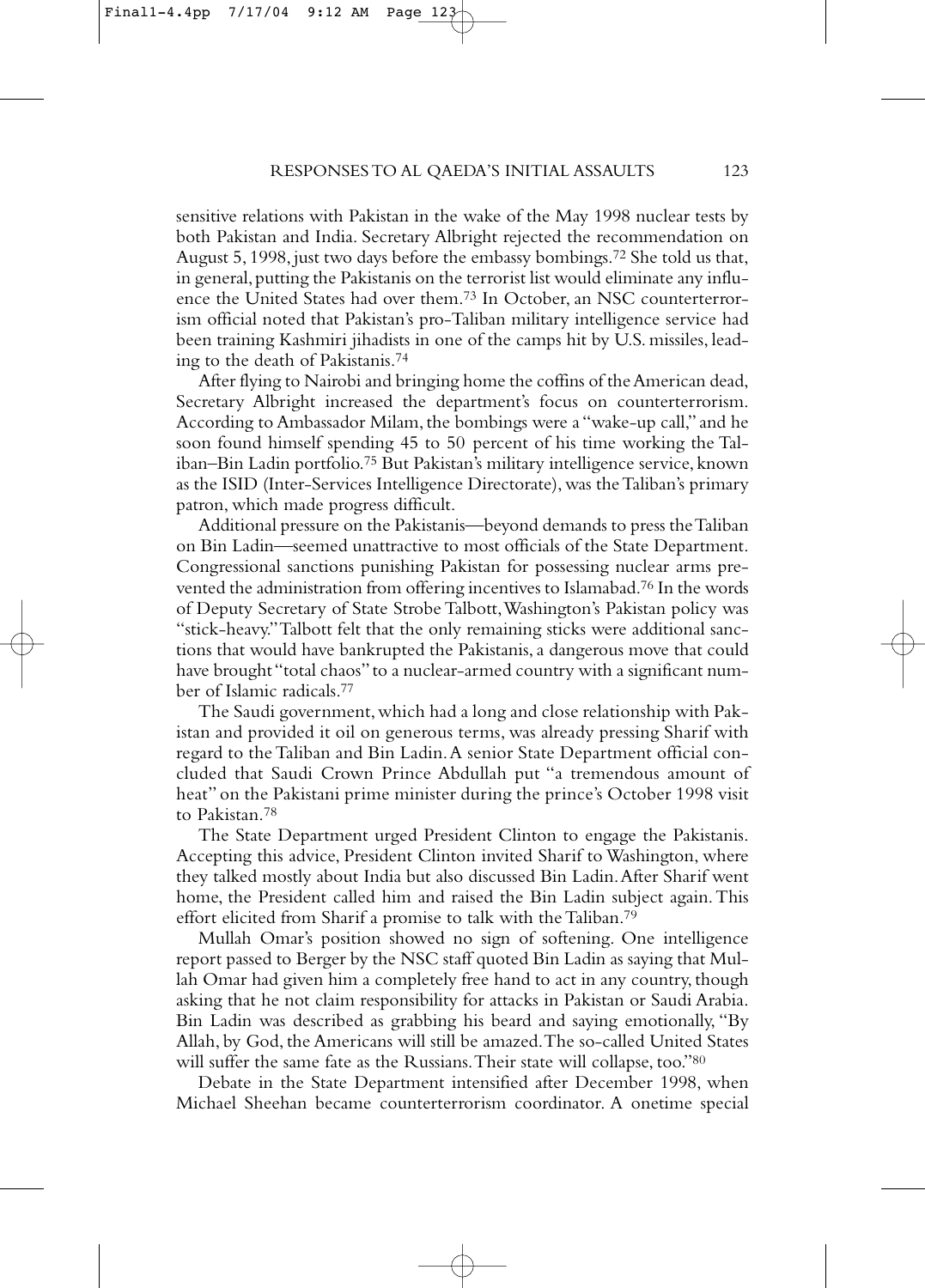forces officer, he had worked with Albright when she was ambassador to the United Nations and had served on the NSC staff with Clarke. He shared Clarke's obsession with terrorism,and had little hesitation about locking horns with the regional bureaus.Through every available channel, he repeated the earlier warning to the Taliban of the possible dire consequences—including military strikes—if Bin Ladin remained their guest and conducted additional attacks.Within the department, he argued for designating the Taliban regime a state sponsor of terrorism.This was technically difficult to do, for calling it a state would be tantamount to diplomatic recognition, which the United States had thus far withheld. But Sheehan urged the use of any available weapon against the Taliban. He told us that he thought he was regarded in the department as "a one-note Johnny nutcase."81

In early 1999, the State Department's counterterrorism office proposed a comprehensive diplomatic strategy for all states involved in the Afghanistan problem, including Pakistan. It specified both carrots and hard-hitting sticks among them, certifying Pakistan as uncooperative on terrorism.Albright said the original carrots and sticks listed in a decision paper for principals may not have been used as "described on paper"but added that they were used in other ways or in varying degrees. But the paper's author,Ambassador Sheehan, was frustrated and complained to us that the original plan "had been watered down to the point that nothing was then done with it."82

The cautiousness of the South Asia bureau was reinforced when, in May 1999, Pakistani troops were discovered to have infiltrated into an especially mountainous area of Kashmir. A limited war began between India and Pakistan, euphemistically called the "Kargil crisis," as India tried to drive the Pakistani forces out. Patience with Pakistan was wearing thin, inside both the State Department and the NSC. Bruce Riedel, the NSC staff member responsible for Pakistan, wrote Berger that Islamabad was "behaving as a rogue state in two areas—backing Taliban/UBL terror and provoking war with India."83

Discussion within the Clinton administration on Afghanistan then concentrated on two main alternatives.The first, championed by Riedel and Assistant Secretary of State Karl Inderfurth, was to undertake a major diplomatic effort to end the Afghan civil war and install a national unity government.The second, favored by Sheehan, Clarke, and the CIA, called for labeling the Taliban a terrorist group and ultimately funneling secret aid to its chief foe, the Northern Alliance.This dispute would go back and forth throughout 1999 and ultimately become entangled with debate about enlisting the Northern Alliance as an ally for covert action.84

Another diplomatic option may have been available:nurturing Afghan exile groups as a possible moderate governing alternative to the Taliban.In late 1999, Washington provided some support for talks among the leaders of exile Afghan groups, including the ousted Rome-based King Zahir Shah and Hamid Karzai, about bolstering anti-Taliban forces inside Afghanistan and linking the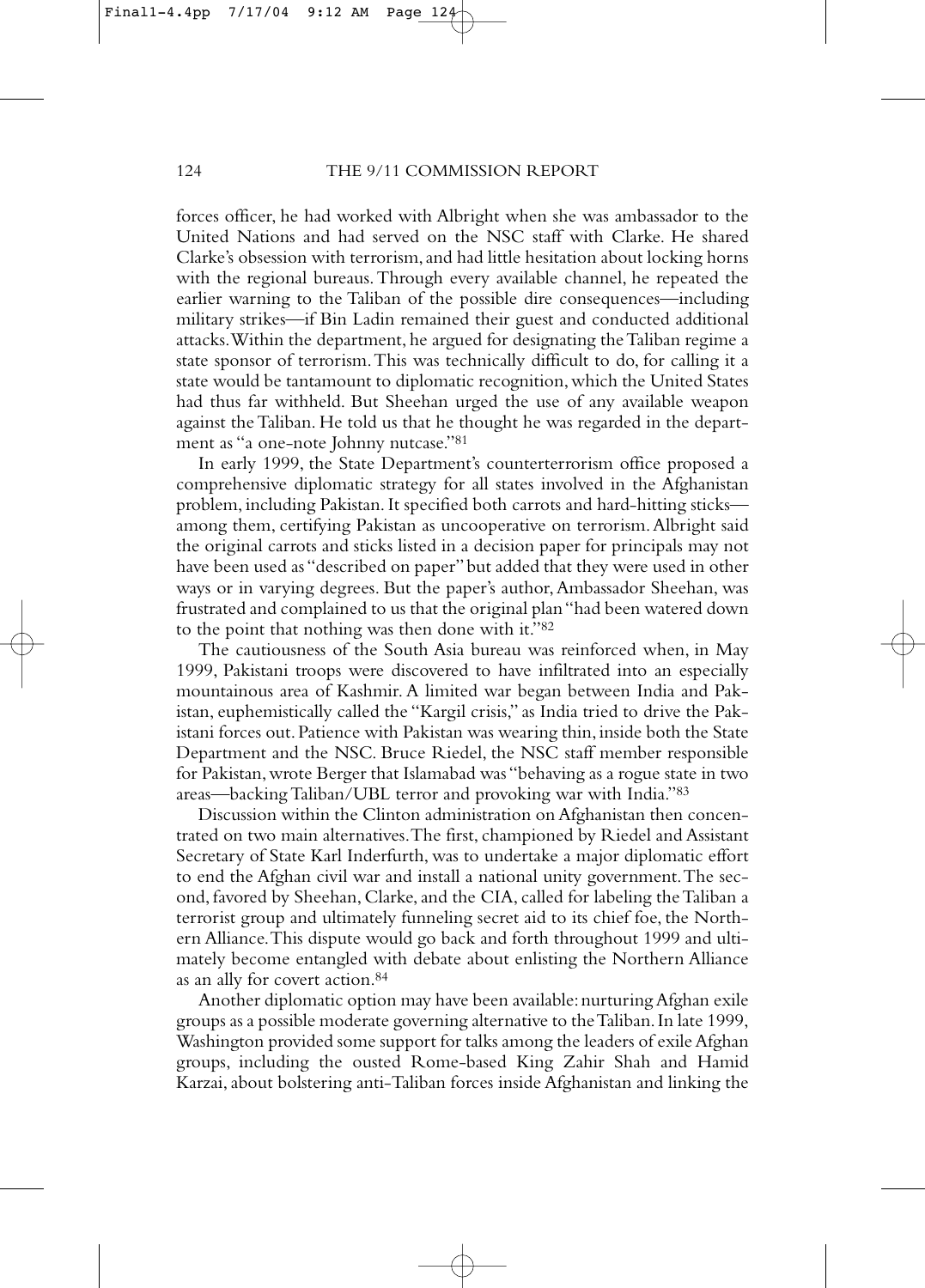Northern Alliance with Pashtun groups. One U.S. diplomat later told us that the exile groups were not ready to move forward and that coordinating fractious groups residing in Bonn, Rome, and Cyprus proved extremely difficult.<sup>85</sup>

Frustrated by the Taliban's resistance, two senior State Department officials suggested asking the Saudis to offer the Taliban \$250 million for Bin Ladin. Clarke opposed having the United States facilitate a "huge grant to a regime as heinous as the Taliban" and suggested that the idea might not seem attractive to either Secretary Albright or First Lady Hillary Rodham Clinton—both critics of the Taliban's record on women's rights.86The proposal seems to have quietly died.

Within the State Department, some officials delayed Sheehan and Clarke's push either to designate Taliban-controlled Afghanistan as a state sponsor of terrorism or to designate the regime as a foreign terrorist organization (thereby avoiding the issue of whether to recognize the Taliban as Afghanistan's government). Sheehan and Clarke prevailed in July 1999, when President Clinton issued an executive order effectively declaring the Taliban regime a state sponsor of terrorism.87 In October, a UN Security Council Resolution championed by the United States added economic and travel sanctions.88

With UN sanctions set to come into effect in November, Clarke wrote Berger that "the Taliban appear to be up to something."89 Mullah Omar had shuffled his "cabinet" and hinted at Bin Ladin's possible departure. Clarke's staff thought his most likely destination would be Somalia; Chechnya seemed less appealing with Russia on the offensive.Clarke commented that Iraq and Libya had previously discussed hosting Bin Ladin, though he and his staff had their doubts that Bin Ladin would trust secular Arab dictators such as Saddam Hussein or Muammar Qadhafi. Clarke also raised the "remote possibility" of Yemen, which offered vast uncontrolled spaces. In November, the CSG discussed whether the sanctions had rattled the Taliban,who seemed "to be looking for a face-saving way out of the Bin Ladin issue."90

In fact none of the outside pressure had any visible effect on Mullah Omar, who was unconcerned about commerce with the outside world.Omar had virtually no diplomatic contact with the West, since he refused to meet with non-Muslims. The United States learned that at the end of 1999, the Taliban Council of Ministers unanimously reaffirmed that their regime would stick by Bin Ladin.Relations between Bin Ladin and the Taliban leadership were sometimes tense, but the foundation was deep and personal.<sup>91</sup> Indeed, Mullah Omar had executed at least one subordinate who opposed his pro–Bin Ladin policy.92

The United States would try tougher sanctions in 2000.Working with Russia (a country involved in an ongoing campaign against Chechen separatists, some of whom received support from Bin Ladin), the United States persuaded the United Nations to adopt Security Council Resolution 1333, which included an embargo on arms shipments to the Taliban, in December 2000.93 The aim of the resolution was to hit the Taliban where it was most sensitive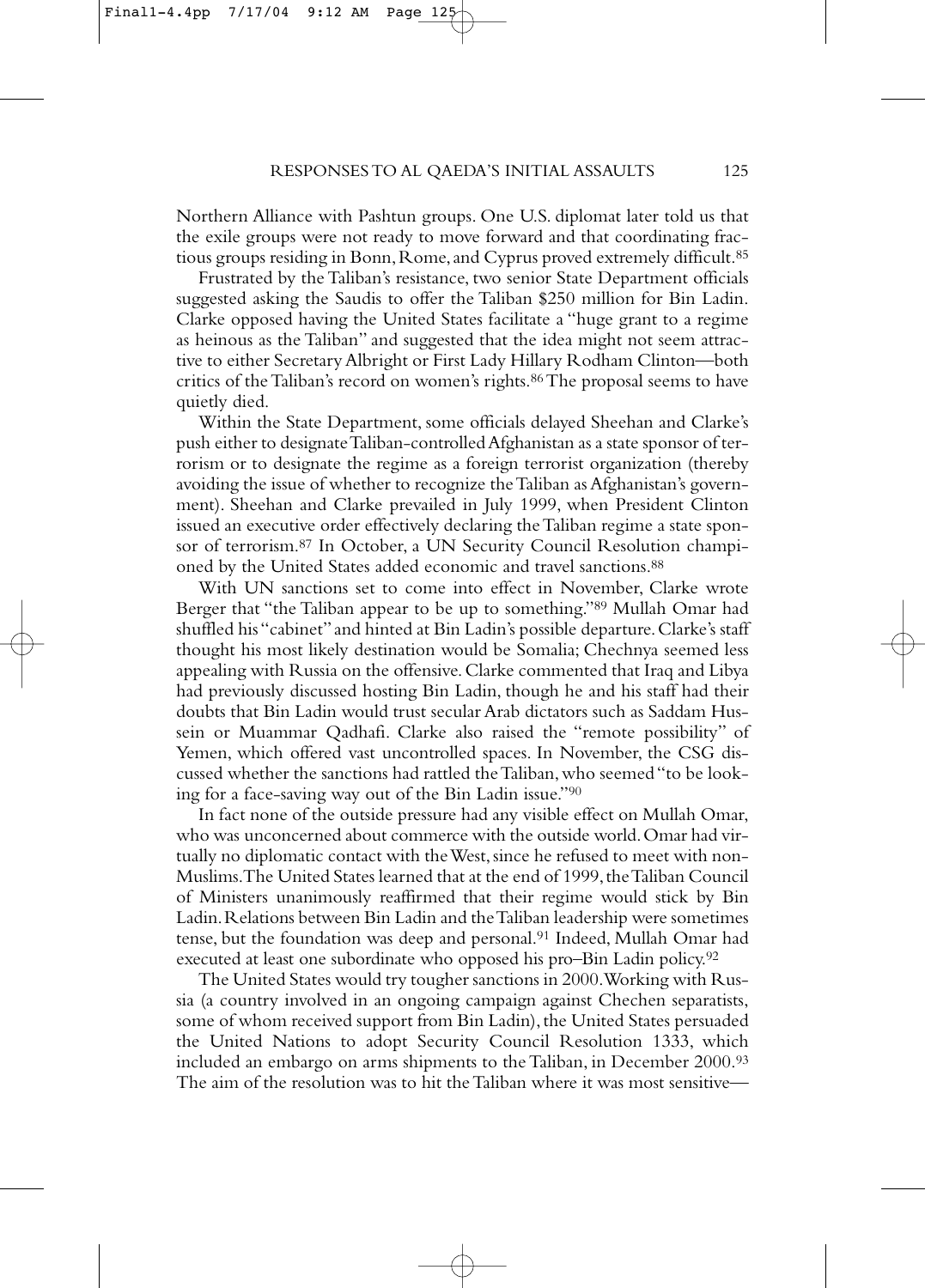on the battlefield against the Northern Alliance—and criminalize giving them arms and providing military "advisers," which Pakistan had been doing.<sup>94</sup> Yet the passage of the resolution had no visible effect on Omar, nor did it halt the flow of Pakistani military assistance to the Taliban.<sup>95</sup>

U.S. authorities had continued to try to get cooperation from Pakistan in pressing the Taliban to stop sheltering Bin Ladin. President Clinton contacted Sharif again in June 1999, partly to discuss the crisis with India but also to urge Sharif, "in the strongest way I can," to persuade the Taliban to expel Bin Ladin.96The President suggested that Pakistan use its control over oil supplies to the Taliban and over Afghan imports through Karachi. Sharif suggested instead that Pakistani forces might try to capture Bin Ladin themselves. Though no one in Washington thought this was likely to happen, President Clinton gave the idea his blessing.97

The President met with Sharif in Washington in early July. Though the meeting's main purpose was to seal the Pakistani prime minister's decision to withdraw from the Kargil confrontation in Kashmir, President Clinton complained about Pakistan's failure to take effective action with respect to the Taliban and Bin Ladin. Sharif came back to his earlier proposal and won approval for U.S. assistance in training a Pakistani special forces team for an operation against Bin Ladin. Then, in October 1999, Sharif was deposed by General Pervez Musharraf, and the plan was terminated.98

At first, the Clinton administration hoped that Musharraf's coup might create an opening for action on Bin Ladin. A career military officer, Musharraf was thought to have the political strength to confront and influence the Pakistani military intelligence service, which supported the Taliban. Berger speculated that the new government might use Bin Ladin to buy concessions from Washington, but neither side ever developed such an initiative.<sup>99</sup>

By late 1999, more than a year after the embassy bombings, diplomacy with Pakistan, like the efforts with the Taliban, had, according to Under Secretary of State Thomas Pickering,"borne little fruit."100

# 4.4 COVERT ACTION

As part of the response to the embassy bombings, President Clinton signed a Memorandum of Notification authorizing the CIA to let its tribal assets use force to capture Bin Ladin and his associates. CIA officers told the tribals that the plan to capture Bin Ladin, which had been "turned off" three months earlier,was back on.The memorandum also authorized the CIA to attack Bin Ladin in other ways. Also, an executive order froze financial holdings that could be linked to Bin Ladin.101

The counterterrorism staff at CIA thought it was gaining a better understanding of Bin Ladin and his network. In preparation for briefing the Senate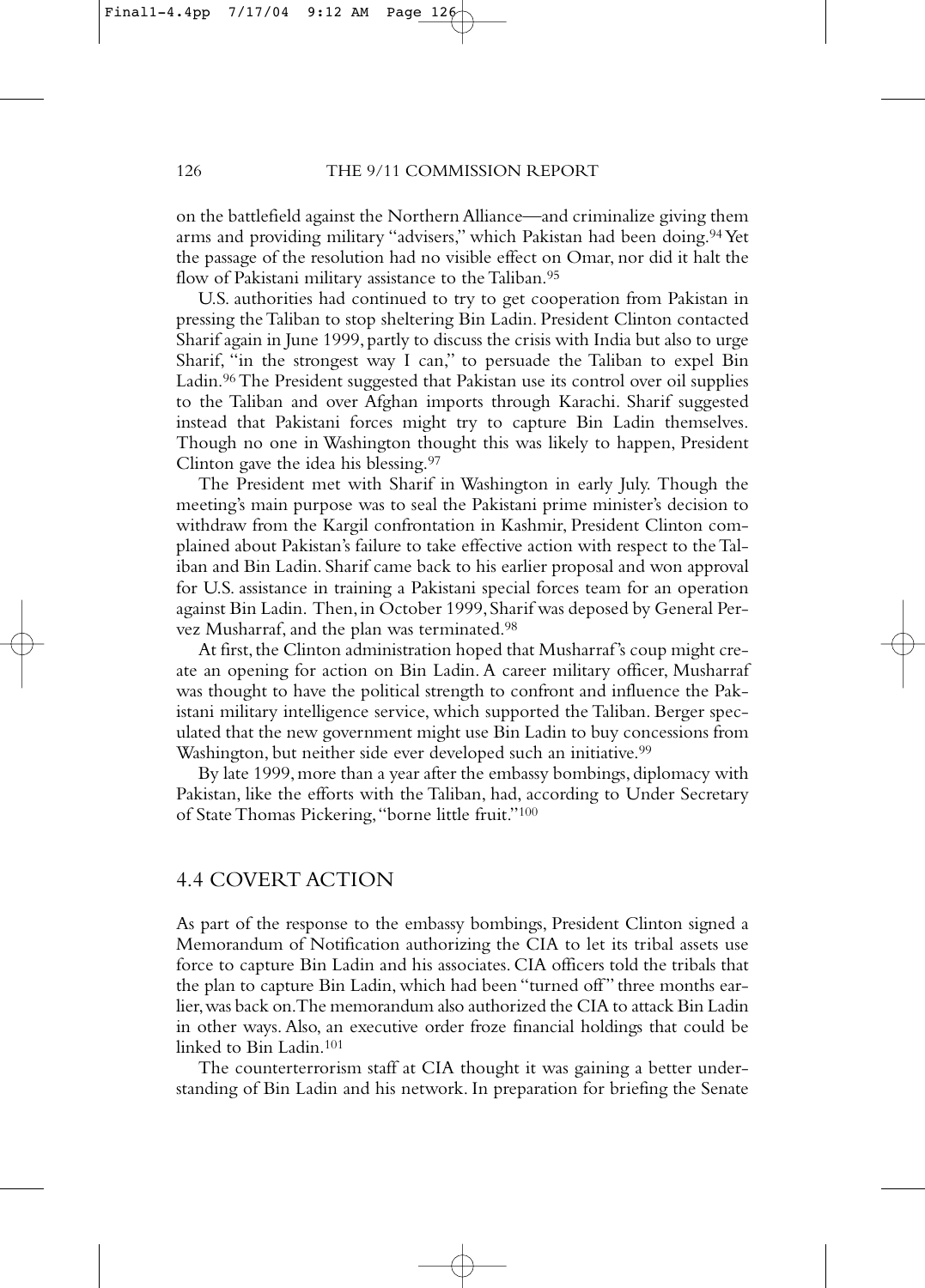Select Committee on Intelligence on September 2,Tenet was told that the intelligence community knew more about Bin Ladin's network "than about any other top tier terrorist organization."102

The CIA was using this knowledge to disrupt a number of Bin Ladin–associated cells.Working with Albanian authorities, CIA operatives had raided an al Qaeda forgery operation and another terrorist cell in Tirana.These operations may have disrupted a planned attack on the U.S. embassy in Tirana, and did lead to the rendition of a number of al Qaeda–related terrorist operatives.After the embassy bombings, there were arrests in Azerbaijan, Italy, and Britain. Several terrorists were sent to an Arab country.The CIA described working with FBI operatives to prevent a planned attack on the U.S. embassy in Uganda, and a number of suspects were arrested. On September 16, Abu Hajer, one of Bin Ladin's deputies in Sudan and the head of his computer operations and weapons procurement, was arrested in Germany. He was the most important Bin Ladin lieutenant captured thus far.Clarke commented to Berger with satisfaction that August and September had brought the "greatest number of terrorist arrests in a short period of time that we have ever arranged/facilitated."103

Given the President's August Memorandum of Notification, the CIA had already been working on new plans for using the Afghan tribals to capture Bin Ladin. During September and October, the tribals claimed to have tried at least four times to ambush Bin Ladin. Senior CIA officials doubted whether any of these ambush attempts had actually occurred. But the tribals did seem to have success in reporting where Bin Ladin was.<sup>104</sup>

This information was more useful than it had been in the past; since the August missile strikes, Bin Ladin had taken to moving his sleeping place frequently and unpredictably and had added new bodyguards. Worst of all, al Qaeda's senior leadership had stopped using a particular means of communication almost immediately after a leak to the *Washington Times*.105This made it much more difficult for the National Security Agency to intercept his conversations. But since the tribals seemed to know where Bin Ladin was or would be, an alternative to capturing Bin Ladin would be to mark his location and call in another round of missile strikes.

On November 3, the Small Group met to discuss these problems, among other topics. Preparing Director Tenet for a Small Group meeting in mid-November, the Counterterrorist Center stressed, "At this point we cannot predict when or if a capture operation will be executed by our assets."106

U.S.counterterrorism officials also worried about possible domestic attacks. Several intelligence reports, some of dubious sourcing, mentioned Washington as a possible target. On October 26, Clarke's CSG took the unusual step of holding a meeting dedicated to trying "to evaluate the threat of a terrorist attack in the United States by the Usama bin Ladin network."<sup>107</sup> The CSG members were "urged to be as creative as possible in their thinking" about preventing a Bin Ladin attack on U.S. territory. Participants noted that while the FBI had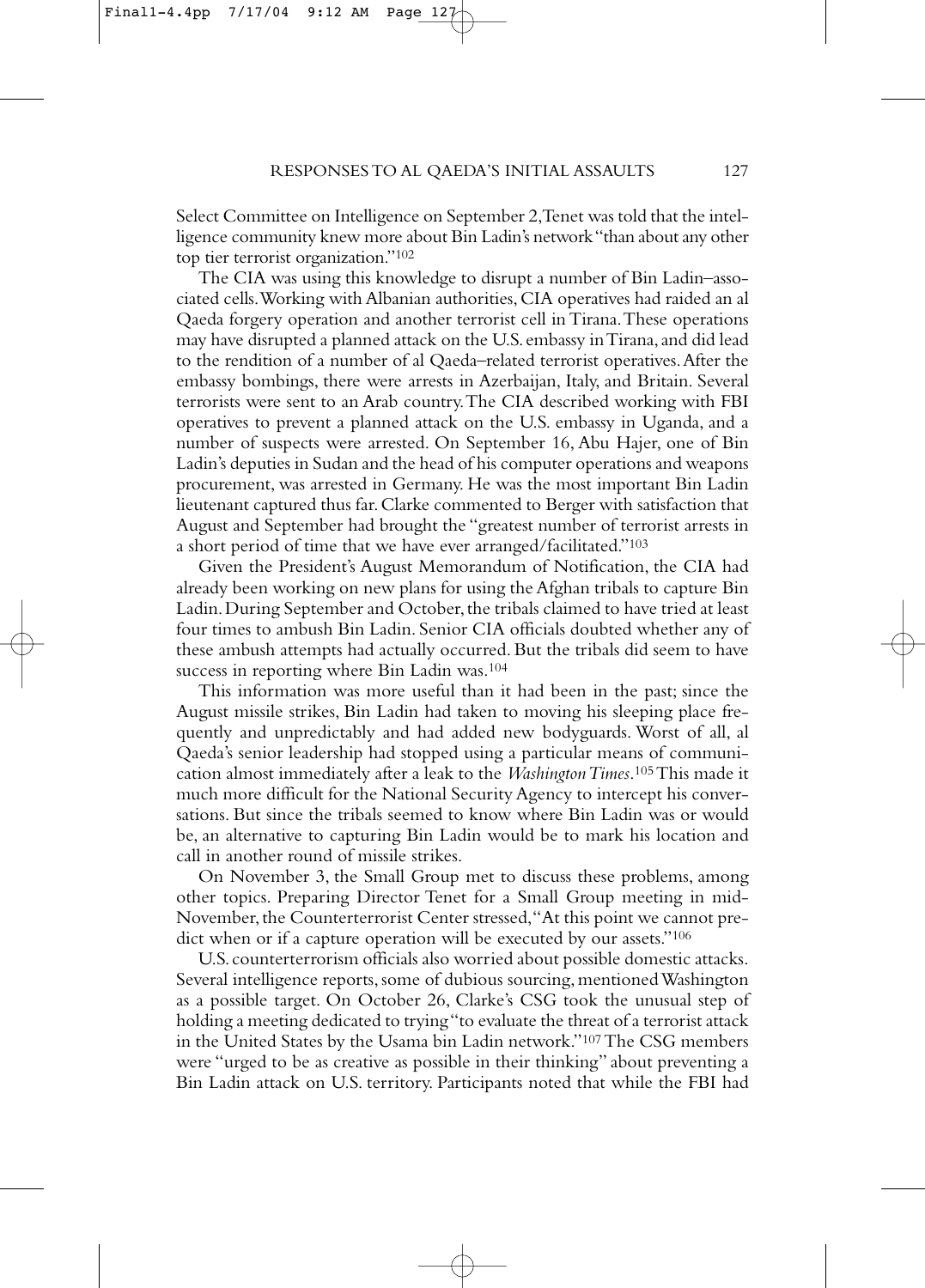been given additional resources for such efforts, both it and the CIA were having problems exploiting leads by tracing U.S. telephone numbers and translating documents obtained in cell disruptions abroad. The Justice Department reported that the current guidelines from the Attorney General gave sufficient legal authority for domestic investigation and surveillance.108

Though intelligence gave no clear indication of what might be afoot, some intelligence reports mentioned chemical weapons, pointing toward work at a camp in southern Afghanistan called Derunta. On November 4, 1998, the U.S. Attorney's Office for the Southern District of New York unsealed its indictment of Bin Ladin, charging him with conspiracy to attack U.S. defense installations.The indictment also charged that al Qaeda had allied itself with Sudan, Iran, and Hezbollah.The original sealed indictment had added that al Qaeda had "reached an understanding with the government of Iraq that al Qaeda would not work against that government and that on particular projects, specifically including weapons development, al Qaeda would work cooperatively with the Government of Iraq."<sup>109</sup> This passage led Clarke, who for years had read intelligence reports on Iraqi-Sudanese cooperation on chemical weapons, to speculate to Berger that a large Iraqi presence at chemical facilities in Khartoum was "probably a direct result of the Iraq–Al Qida agreement." Clarke added that VX precursor traces found near al Shifa were the "exact formula used by Iraq."<sup>110</sup>This language about al Qaeda's "understanding" with Iraq had been dropped, however, when a superseding indictment was filed in November 1998.111

On Friday, December 4, 1998, the CIA included an article in the Presidential Daily Brief describing intelligence, received from a friendly government, about a threatened hijacking in the United States.This article was declassified at our request.

The same day, Clarke convened a meeting of his CSG to discuss both the

*The following is the text of an item from the Presidential Daily Brief received by President William J.Clinton on December 4,1998.Redacted material is indicated in brackets.*

SUBJECT: Bin Ladin Preparing to Hijack US Aircraft and Other Attacks

1. Reporting [—] suggests Bin Ladin and his allies are preparing for attacks in the US, including an aircraft hijacking to obtain the release of Shaykh 'Umar 'Abd al-Rahman, Ramzi Yousef, and Muhammad Sadiq 'Awda.One source quoted a senior member of the Gama'at al-Islamiyya (IG) saying that, as of late October, the IG had completed planning for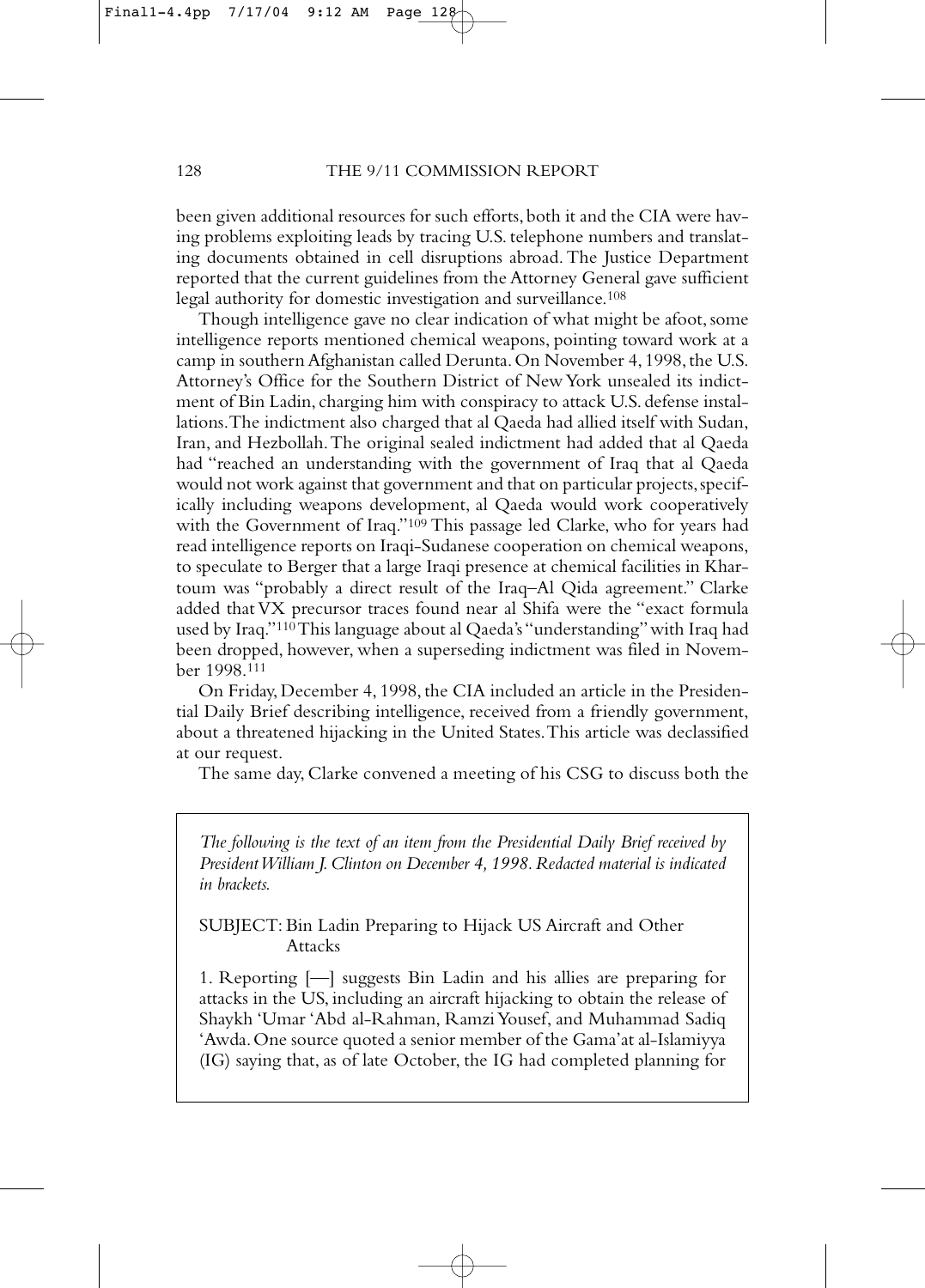an operation in the US on behalf of Bin Ladin, but that the operation was on hold.A senior Bin Ladin operative from Saudi Arabia was to visit IG counterparts in the US soon thereafter to discuss options—perhaps including an aircraft hijacking.

- IG leader Islambuli in late September was planning to hijack a US airliner during the "next couple of weeks" to free 'Abd al-Rahman and the other prisoners, according to what may be a different source.
- The same source late last month said that Bin Ladin might implement plans to hijack US aircraft before the beginning of Ramadan on 20 December and that two members of the operational team had evaded security checks during a recent trial run at an unidentified New York airport. [—]

2. Some members of the Bin Ladin network have received hijack training,according to various sources,but no group directly tied to Bin Ladin's al-Qa'ida organization has ever carried out an aircraft hijacking.Bin Ladin could be weighing other types of operations against US aircraft.According to [—] the IG in October obtained SA-7 missiles and intended to move them from Yemen into Saudi Arabia to shoot down an Egyptian plane or, if unsuccessful, a US military or civilian aircraft.

• A  $\left\vert -\right\vert$  in October told us that unspecified "extremist elements" in Yemen had acquired SA-7s. [—]

3. [—] indicate the Bin Ladin organization or its allies are moving closer to implementing anti-US attacks at unspecified locations, but we do not know whether they are related to attacks on aircraft.A Bin Ladin associate in Sudan late last month told a colleague in Kandahar that he had shipped a group of containers to Afghanistan. Bin Ladin associates also talked about the movement of containers to Afghanistan before the East Africa bombings.

- In other  $\left\lfloor -\right\rfloor$  Bin Ladin associates last month discussed picking up a package in Malaysia. One told his colleague in Malaysia that "they" were in the "ninth month [of pregnancy]."
- An alleged Bin Ladin supporter in Yemen late last month remarked to his mother that he planned to work in "commerce" from abroad and said his impending "marriage," which would take place soon,would be a "surprise.""Commerce"and "marriage" often are codewords for terrorist attacks. [—]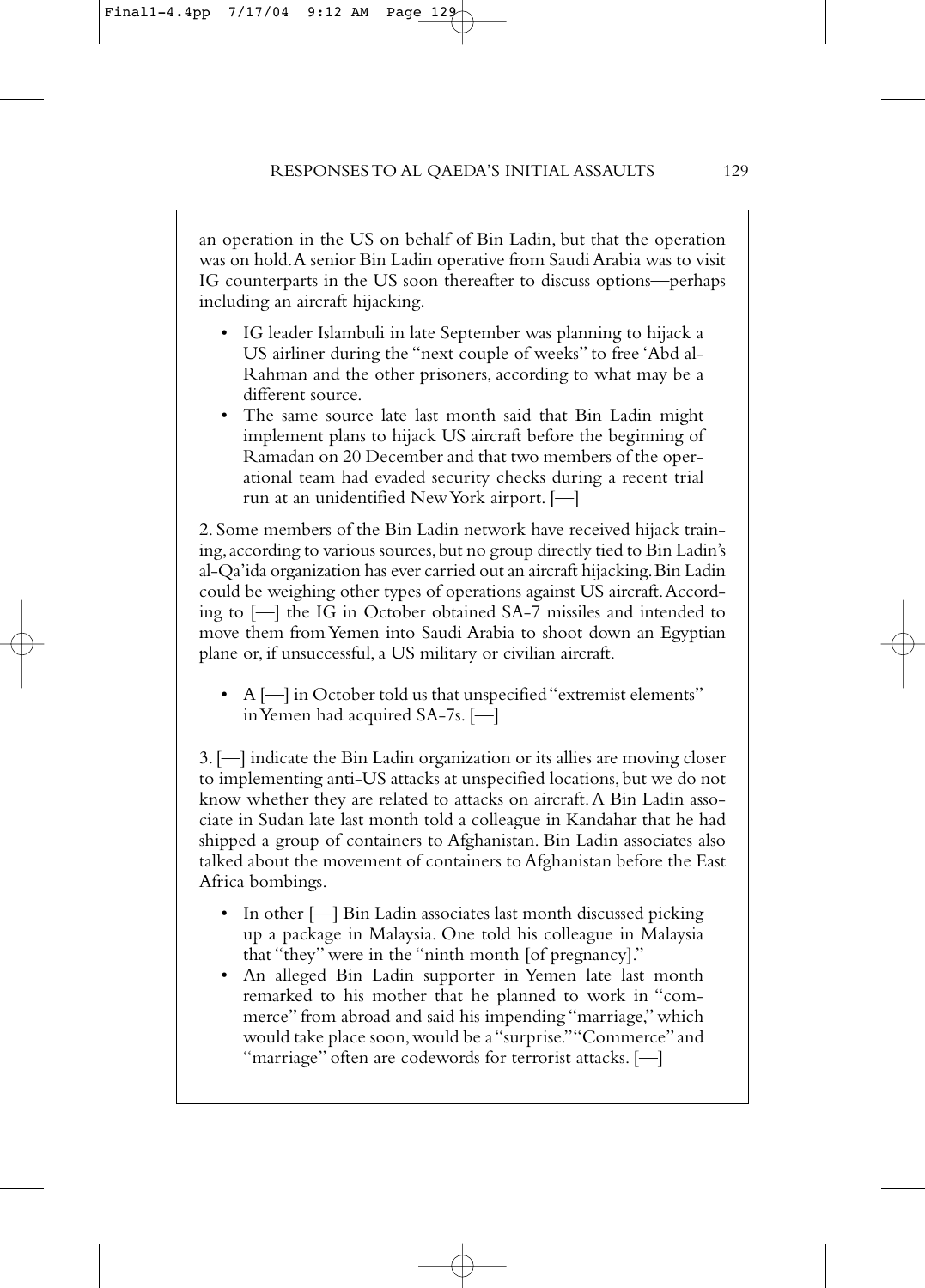hijacking concern and the antiaircraft missile threat.To address the hijacking warning, the group agreed that New York airports should go to maximum security starting that weekend.They agreed to boost security at other East coast airports.The CIA agreed to distribute versions of the report to the FBI and FAA to pass to the New York Police Department and the airlines. The FAA issued a security directive on December 8, with specific requirements for more intensive air carrier screening of passengers and more oversight of the screening process, at all three New York City area airports.<sup>112</sup>

The intelligence community could learn little about the source of the information. Later in December and again in early January 1999, more information arrived from the same source, reporting that the planned hijacking had been stalled because two of the operatives, who were sketchily described, had been arrested near Washington,D.C.or New York.After investigation,the FBI could find no information to support the hijack threat; nor could it verify any arrests like those described in the report.The FAA alert at the New York area airports ended on January 31, 1999.113

On December 17, the day after the United States and Britain began their Desert Fox bombing campaign against Iraq, the Small Group convened to discuss intelligence suggesting imminent Bin Ladin attacks on the U.S. embassies in Qatar and Ethiopia.The next day, Director Tenet sent a memo to the President, the cabinet, and senior officials throughout the government describing reports that Bin Ladin planned to attack U.S. targets very soon, possibly over the next few days, before Ramadan celebrations began. Tenet said he was "greatly concerned."114

With alarms sounding, members of the Small Group considered ideas about how to respond to or prevent such attacks. Generals Shelton and Zinni came up with military options. Special Operations Forces were later told that they might be ordered to attempt very high-risk in-and-out raids either in Khartoum, to capture a senior Bin Ladin operative known as Abu Hafs the Mauritanian—who appeared to be engineering some of the plots—or in Kandahar, to capture Bin Ladin himself. Shelton told us that such operations are not risk free, invoking the memory of the 1993 "Black Hawk down" fiasco in Mogadishu.115

The CIA reported on December 18 that Bin Ladin might be traveling to Kandahar and could be targeted there with cruise missiles. Vessels with Tomahawk cruise missiles were on station in the Arabian Sea, and could fire within a few hours of receiving target data.116

On December 20,intelligence indicated Bin Ladin would be spending the night at the Haji Habash house, part of the governor's residence in Kandahar.The chief of the Bin Ladin unit,"Mike," told us that he promptly briefed Tenet and his deputy, John Gordon. From the field, the CIA's Gary Schroen advised:"Hit him tonight—we may not get another chance."An urgent teleconference of principals was arranged.117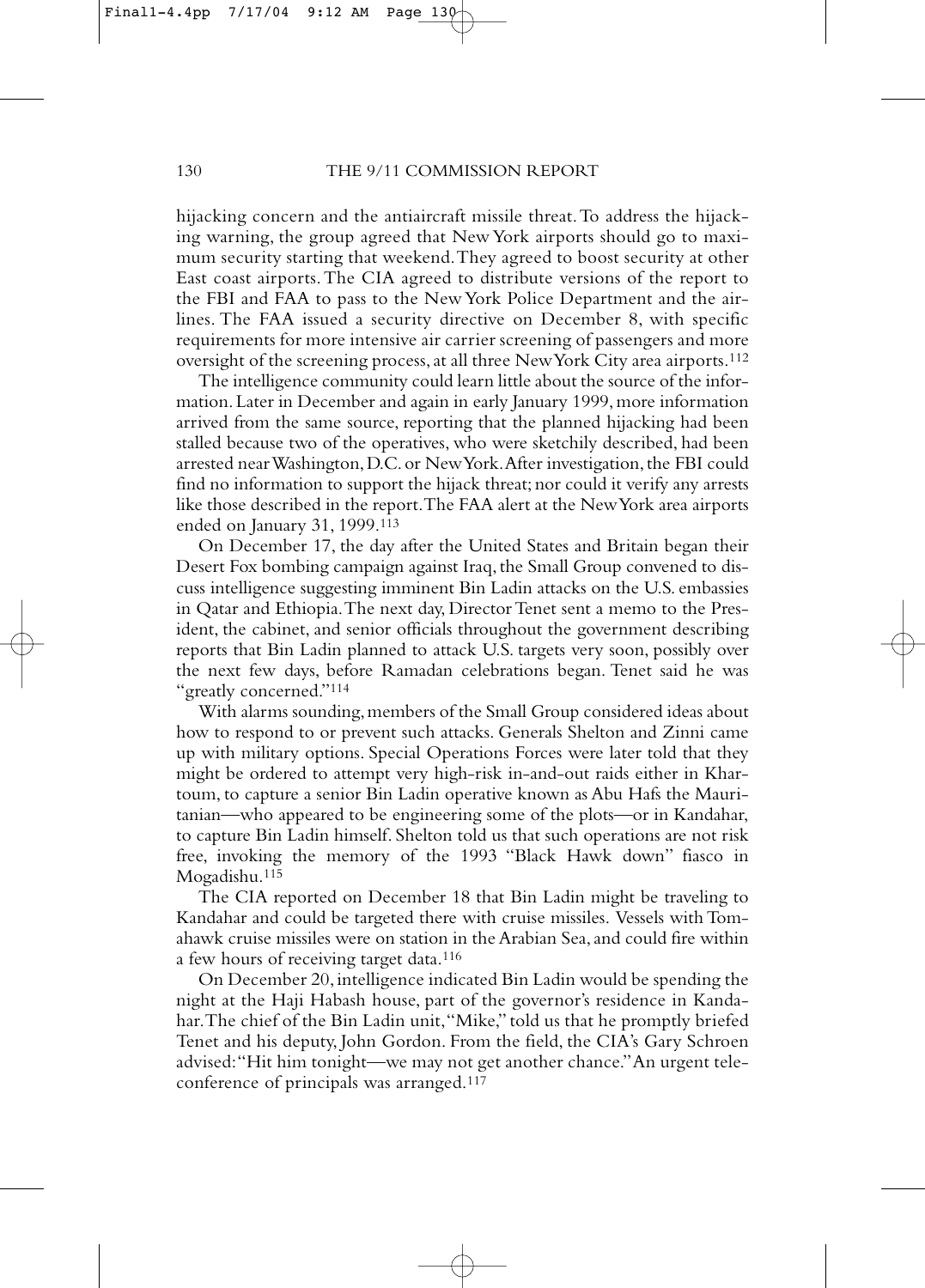The principals considered a cruise missile strike to try to kill Bin Ladin.One issue they discussed was the potential collateral damage—the number of innocent bystanders who would be killed or wounded. General Zinni predicted a number well over 200 and was concerned about damage to a nearby mosque. The senior intelligence officer on the Joint Staff apparently made a different calculation,estimating half as much collateral damage and not predicting damage to the mosque. By the end of the meeting, the principals decided against recommending to the President that he order a strike.A few weeks later,in January 1999, Clarke wrote that the principals had thought the intelligence only half reliable and had worried about killing or injuring perhaps 300 people. Tenet said he remembered doubts about the reliability of the source and concern about hitting the nearby mosque."Mike" remembered Tenet telling him that the military was concerned that a few hours had passed since the last sighting of Bin Ladin and that this persuaded everyone that the chance of failure was too great.<sup>118</sup>

Some lower-level officials were angry."Mike" reported to Schroen that he had been unable to sleep after this decision."I'm sure we'll regret not acting last night," he wrote, criticizing the principals for "worrying that some stray shrapnel might hit the Habash mosque and 'offend' Muslims." He commented that they had not shown comparable sensitivity when deciding to bomb Muslims in Iraq.The principals, he said, were "obsessed" with trying to get others—Saudis,Pakistanis,Afghan tribals—to "do what we won't do."Schroen was disappointed too."We should have done it last night," he wrote."We may well come to regret the decision not to go ahead."119 The Joint Staff's deputy director for operations agreed, even though he told us that later intelligence appeared to show that Bin Ladin had left his quarters before the strike would have occurred. Missing Bin Ladin, he said,"would have caused us a hell of a problem, but it was a shot we should have taken, and we would have had to pay the price."120

The principals began considering other, more aggressive covert alternatives using the tribals. CIA officers suggested that the tribals would prefer to try a raid rather than a roadside ambush because they would have better control, it would be less dangerous, and it played more to their skills and experience. But everyone knew that if the tribals were to conduct such a raid, guns would be blazing.The current Memorandum of Notification instructed the CIA to capture Bin Ladin and to use lethal force only in self-defense.Work now began on a new memorandum that would give the tribals more latitude.The intention was to say that they could use lethal force if the attempted capture seemed impossible to complete successfully.121

Early drafts of this highly sensitive document emphasized that it authorized only a capture operation.The tribals were to be paid only if they captured Bin Ladin, not if they killed him. Officials throughout the government approved this draft. But on December 21, the day after principals decided not to launch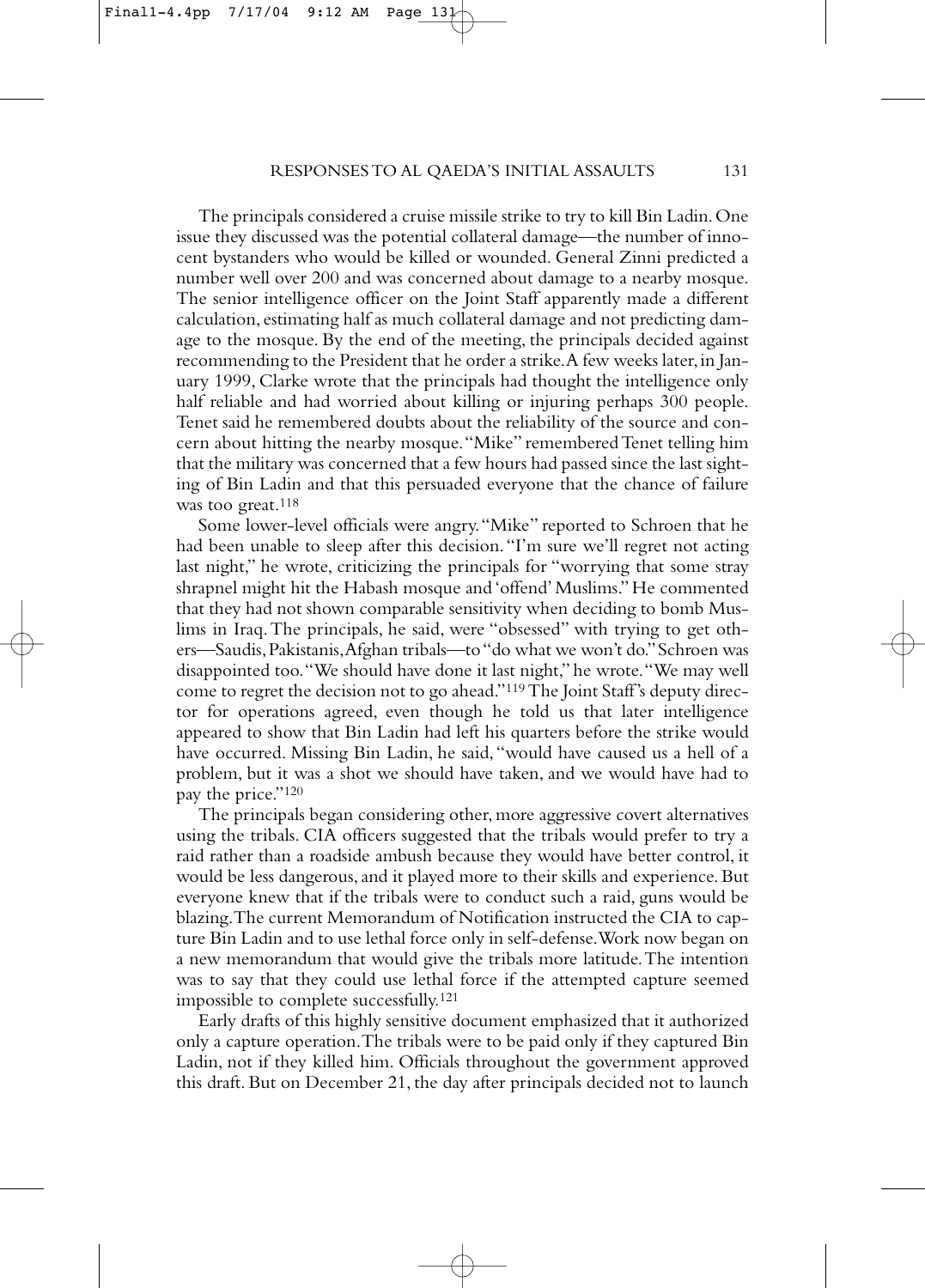the cruise missile strike against Kandahar, the CIA's leaders urged strengthening the language to allow the tribals to be paid whether Bin Ladin was captured *or* killed. Berger and Tenet then worked together to take this line of thought even further.122

They finally agreed, as Berger reported to President Clinton, that an extraordinary step was necessary. The new memorandum would allow the killing of Bin Ladin if the CIA and the tribals judged that capture was not feasible (a judgment it already seemed clear they had reached). The Justice Department lawyer who worked on the draft told us that what was envisioned was a group of tribals assaulting a location, leading to a shoot-out. Bin Ladin and others would be captured if possible, but probably would be killed.The administration's position was that under the law of armed conflict, killing a person who posed an imminent threat to the United States would be an act of self-defense,not an assassination.On Christmas Eve 1998,Berger sent a final draft to President Clinton, with an explanatory memo. The President approved the document.123

Because the White House considered this operation highly sensitive, only a tiny number of people knew about this Memorandum of Notification. Berger arranged for the NSC's legal adviser to inform Albright, Cohen, Shelton, and Reno.None was allowed to keep a copy. Congressional leaders were briefed, as required by law. Attorney General Reno had sent a letter to the President expressing her concern: she warned of possible retaliation, including the targeting of U.S. officials. She did not pose any legal objection. A copy of the final document, along with the carefully crafted instructions that were to be sent to the tribals, was given to Tenet.124

A message from Tenet to CIA field agents directed them to communicate to the tribals the instructions authorized by the President: the United States preferred that Bin Ladin and his lieutenants be captured, but if a successful capture operation was not feasible, the tribals were permitted to kill them.The instructions added that the tribals must avoid killing others unnecessarily and must not kill or abuse Bin Ladin or his lieutenants if they surrendered. Finally, the tribals would not be paid if this set of requirements was not met.125

The field officer passed these instructions to the tribals word for word. But he prefaced the directions with a message:"From the American President down to the average man in the street,we want him [Bin Ladin] stopped."If the tribals captured Bin Ladin, the officer assured them that he would receive a fair trial under U.S. law and be treated humanely.The CIA officer reported that the tribals said they "fully understand the contents, implications and the spirit of the message" and that that their response was,"We will try our best to capture Bin Ladin alive and will have no intention of killing or harming him on purpose."The tribals explained that they wanted to prove that their standards of behavior were more civilized than those of Bin Ladin and his band of terrorists. In an additional note addressed to Schroen, the tribals noted that if they were to adopt Bin Ladin's ethics,"we would have finished the job long before,"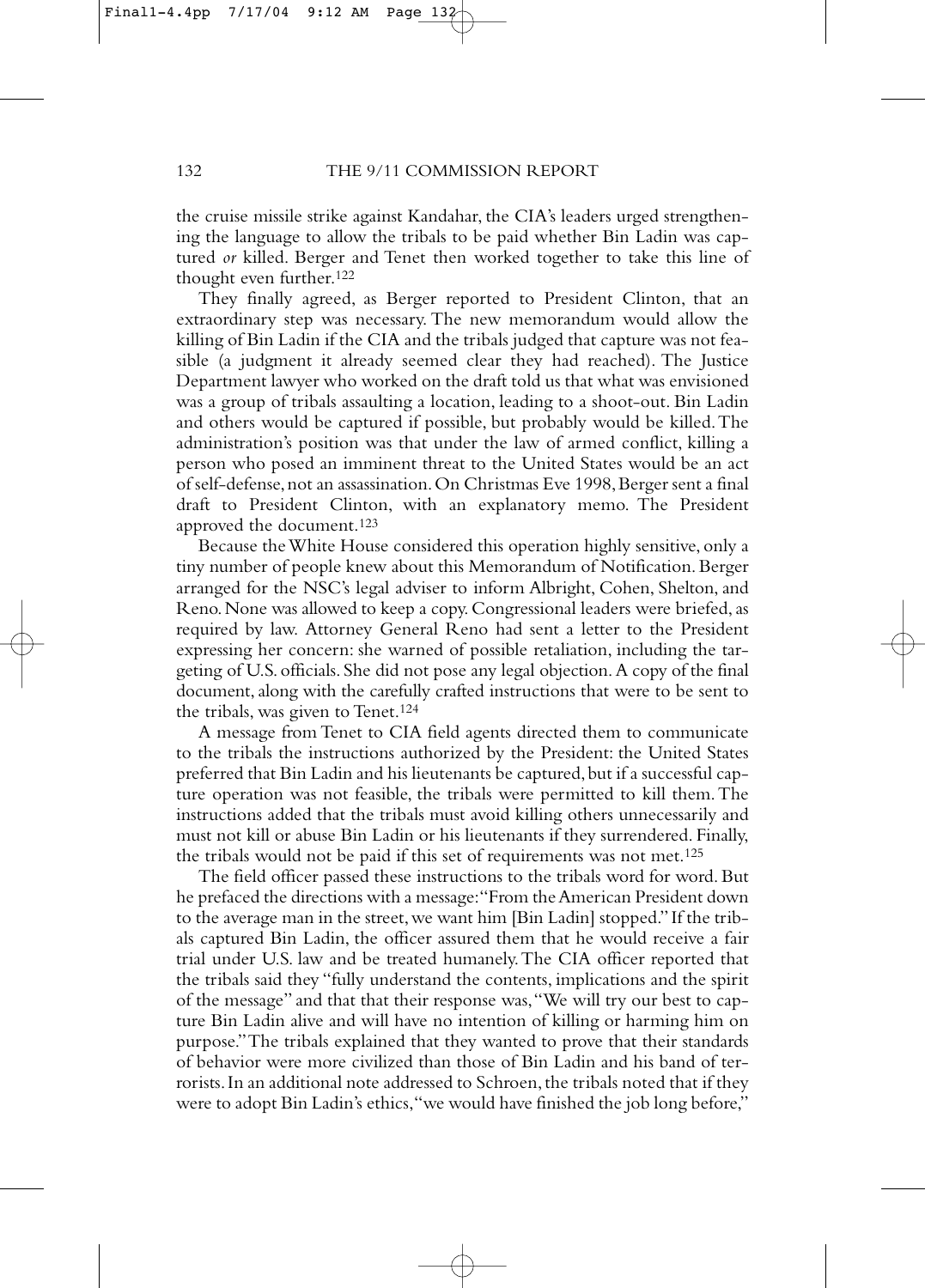but they had been limited by their abilities and "by our beliefs and laws we have to respect."126

Schroen and "Mike" were impressed by the tribals' reaction. Schroen cabled that the tribals were not in it for the money but as an investment in the future of Afghanistan. "Mike" agreed that the tribals' reluctance to kill was not a "showstopper." "From our view," he wrote, "that seems in character and fair enough."127

Policymakers in the Clinton administration, including the President and his national security advisor, told us that the President's intent regarding covert action against Bin Ladin was clear: he wanted him dead.This intent was never well communicated or understood within the CIA. Tenet told the Commission that except in one specific case (discussed later), the CIA was authorized to kill Bin Ladin only in the context of a capture operation. CIA senior managers, operators, and lawyers confirmed this understanding."We always talked about how much easier it would have been to kill him," a former chief of the Bin Ladin unit said.128

In February 1999, another draft Memorandum of Notification went to President Clinton.It asked him to allow the CIA to give exactly the same guidance to the Northern Alliance as had just been given to the tribals: they could kill Bin Ladin if a successful capture operation was not feasible. On this occasion, however, President Clinton crossed out key language he had approved in December and inserted more ambiguous language. No one we interviewed could shed light on why the President did this. President Clinton told the Commission that he had no recollection of why he rewrote the language.129

Later in 1999, when legal authority was needed for enlisting still other collaborators and for covering a wider set of contingencies, the lawyers returned to the language used in August 1998, which authorized force only in the context of a capture operation. Given the closely held character of the document approved in December 1998,and the subsequent return to the earlier language, it is possible to understand how the former White House officials and the CIA officials might disagree as to whether the CIA was ever authorized by the President to kill Bin Ladin.130

The dispute turned out to be somewhat academic, as the limits of available legal authority were not tested. Clarke commented to Berger that "despite 'expanded' authority for CIA's sources to engage in direct action, they have shown no inclination to do so." He added that it was his impression that the CIA thought the tribals unlikely to act against Bin Ladin and hence relying on them was "unrealistic."131 Events seemed to bear him out, since the tribals did not stage an attack on Bin Ladin or his associates during 1999.

The tribals remained active collectors of intelligence, however, providing good but not predictive information about Bin Ladin's whereabouts.The CIA also tried to improve its intelligence reporting on Bin Ladin by what Tenet's assistant director for collection, the indefatigable Charles Allen, called an "allout, all-agency, seven-days-a-week" effort.<sup>132</sup> The effort might have had an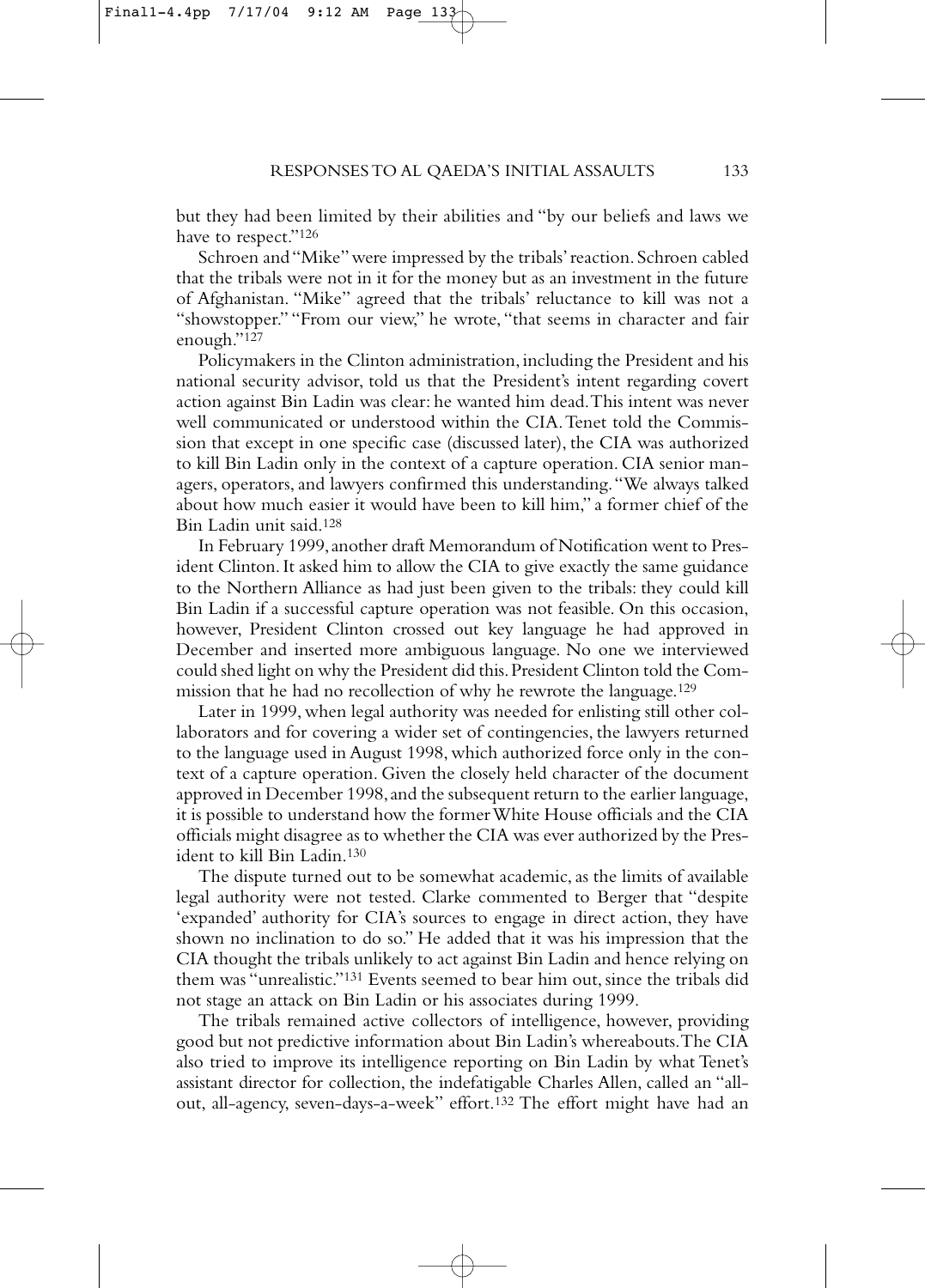effect. On January 12, 1999, Clarke wrote Berger that the CIA's confidence in the tribals' reporting had increased. It was now higher than it had been on December 20.133

In February 1999,Allen proposed flying a U-2 mission over Afghanistan to build a baseline of intelligence outside the areas where the tribals had coverage.Clarke was nervous about such a mission because he continued to fear that Bin Ladin might leave for someplace less accessible.He wrote Deputy National Security Advisor Donald Kerrick that one reliable source reported Bin Ladin's having met with Iraqi officials, who "may have offered him asylum." Other intelligence sources said that some Taliban leaders, though not Mullah Omar, had urged Bin Ladin to go to Iraq. If Bin Ladin actually moved to Iraq, wrote Clarke,his network would be at Saddam Hussein's service,and it would be "virtually impossible" to find him. Better to get Bin Ladin in Afghanistan, Clarke declared.<sup>134</sup> Berger suggested sending one U-2 flight, but Clarke opposed even this. It would require Pakistani approval, he wrote; and "Pak[istan's] intel[ligence service] is in bed with" Bin Ladin and would warn him that the United States was getting ready for a bombing campaign:"Armed with that knowledge, old wily Usama will likely boogie to Baghdad."<sup>135</sup>Though told also by Bruce Riedel of the NSC staff that Saddam Hussein wanted Bin Ladin in Baghdad,Berger conditionally authorized a single U-2 flight.Allen meanwhile had found other ways of getting the information he wanted. So the U-2 flight never occurred.136

# 4.5 SEARCHING FOR FRESH OPTIONS

## **"Boots on the Ground?"**

Starting on the day the August 1998 strikes were launched, General Shelton had issued a planning order to prepare follow-on strikes and think beyond just using cruise missiles.137 The initial strikes had been called Operation Infinite Reach. The follow-on plans were given the code name Operation Infinite Resolve.

At the time, any actual military action in Afghanistan would have been carried out by General Zinni's Central Command.This command was therefore the locus for most military planning. Zinni was even less enthusiastic than Cohen and Shelton about follow-on cruise missile strikes. He knew that the Tomahawks did not always hit their targets.After the August 20 strikes, President Clinton had had to call Pakistani Prime Minister Sharif to apologize for a wayward missile that had killed several people in a Pakistani village. Sharif had been understanding, while commenting on American "overkill."<sup>138</sup>

Zinni feared that Bin Ladin would in the future locate himself in cities, where U.S. missiles could kill thousands of Afghans. He worried also lest Pakistani authorities not get adequate warning, think the missiles came from India,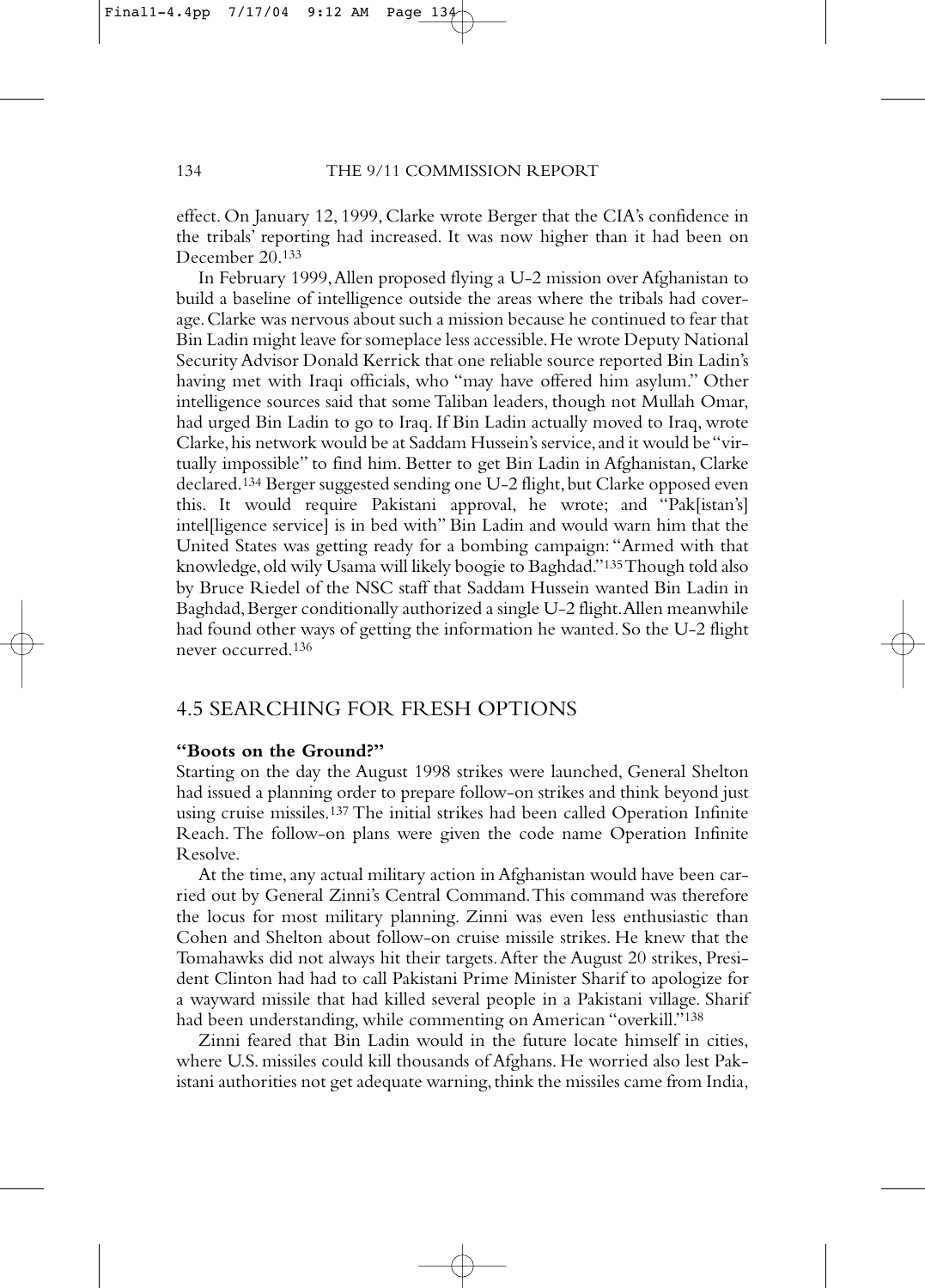and do something that everyone would later regret.Discussing potential repercussions in the region of his military responsibility, Zinni said,"It was easy to take the shot from Washington and walk away from it.We had to live there."139

Zinni's distinct preference would have been to build up counterterrorism capabilities in neighboring countries such as Uzbekistan. But he told us that he could not drum up much interest in or money for such a purpose from Washington, partly, he thought, because these countries had dictatorial governments.<sup>140</sup>

After the decision—in which fear of collateral damage was an important factor—not to use cruise missiles against Kandahar in December 1998, Shelton and officers in the Pentagon developed plans for using an AC-130 gunship instead of cruise missile strikes. Designed specifically for the special forces, the version of the AC-130 known as "Spooky"can fly in fast or from high altitude, undetected by radar; guided to its zone by extraordinarily complex electronics, it is capable of rapidly firing precision-guided 25, 40, and 105 mm projectiles. Because this system could target more precisely than a salvo of cruise missiles, it had a much lower risk of causing collateral damage. After giving Clarke a briefing and being encouraged to proceed, Shelton formally directed Zinni and General Peter Schoomaker, who headed the Special Operations Command, to develop plans for an AC-130 mission against Bin Ladin's headquarters and infrastructure in Afghanistan.The Joint Staff prepared a decision paper for deployment of the Special Operations aircraft.141

Though Berger and Clarke continued to indicate interest in this option, the AC-130s were never deployed. Clarke wrote at the time that Zinni opposed their use, and John Maher, the Joint Staff's deputy director of operations, agreed that this was Zinni's position.Zinni himself does not recall blocking the option. He told us that he understood the Special Operations Command had never thought the intelligence good enough to justify actually moving AC-130s into position. Schoomaker says, on the contrary, that he thought the AC-130 option feasible.142

The most likely explanation for the two generals' differing recollections is that both of them thought serious preparation for any such operations would require a long-term redeployment of Special Operations forces to the Middle East or South Asia.The AC-130s would need bases because the aircraft's unrefueled range was only a little over 2,000 miles.They needed search-and-rescue backup, which would have still less range.Thus an AC-130 deployment had to be embedded in a wider political and military concept involving Pakistan or other neighboring countries to address issues relating to basing and overflight. No one ever put such an initiative on the table.Zinni therefore cautioned about simply ordering up AC-130 deployments for a quick strike; Schoomaker planned for what he saw as a practical strike option; and the underlying issues were not fully engaged.The Joint Staff decision paper was never turned into an interagency policy paper.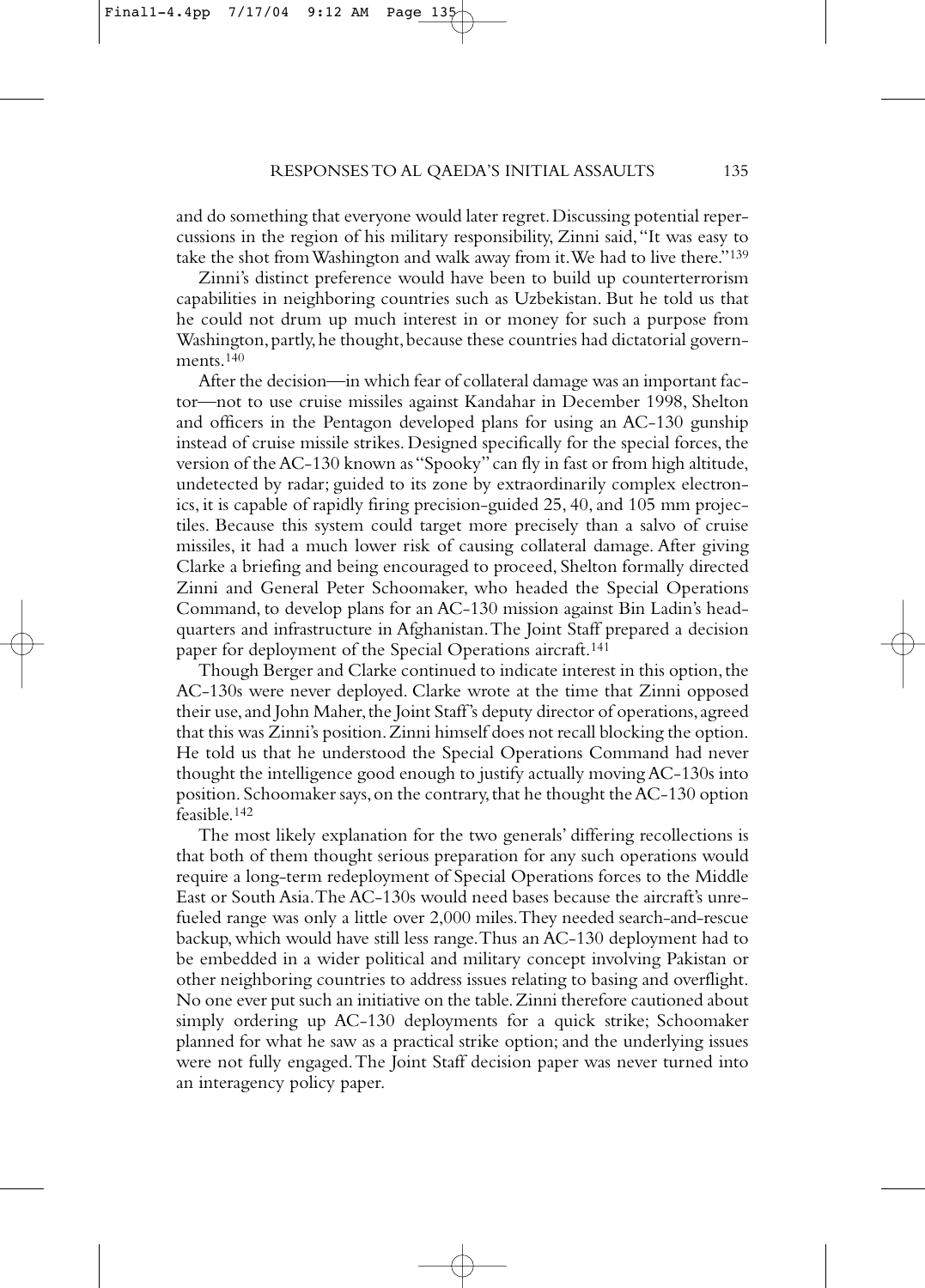The same was true for the option of using ground units from the Special Operations Command. Within the command, some officers—such as Schoomaker—wanted the mission of "putting boots on the ground" to get at Bin Ladin and al Qaeda. At the time, Special Operations was designated as a "supporting command," not a "supported command": that is, it supported a theater commander and did not prepare its own plans for dealing with al Qaeda. Schoomaker proposed to Shelton and Cohen that Special Operations become a supported command, but the proposal was not adopted. Had it been accepted, he says, he would have taken on the al Qaeda mission instead of deferring to Zinni. Lieutenant General William Boykin, the current deputy under secretary of defense for intelligence and a founding member of Delta Force, told us that "opportunities were missed because of an unwillingness to take risks and a lack of vision and understanding."143

President Clinton relied on the advice of General Shelton, who informed him that without intelligence on Bin Ladin's location, a commando raid's chance of failure was high. Shelton told President Clinton he would go forward with "boots on the ground" if the President ordered him to do so; however, he had to ensure that the President was completely aware of the large logistical problems inherent in a military operation.<sup>144</sup>

The Special Operations plans were apparently conceived as another quick strike option—an option to insert forces after the United States received actionable intelligence. President Clinton told the Commission that "if we had had really good intelligence about . . . where [Usama Bin Ladin] was, I would have done it." Zinni and Schoomaker did make preparations for possible very high risk in-and-out operations to capture or kill terrorists. Cohen told the Commission that the notion of putting military personnel on the ground without some reasonable certitude that Bin Ladin was in a particular location would have resulted in the mission's failure and the loss of life in a fruitless effort.<sup>145</sup> None of these officials was aware of the ambitious plan developed months earlier by lower-level Defense officials.

In our interviews, some military officers repeatedly invoked the analogy of Desert One and the failed 1980 hostage rescue mission in Iran.146They were dubious about a quick strike approach to using Special Operations Forces, which they thought complicated and risky. Such efforts would have required bases in the region, but all the options were unappealing. Pro-Taliban elements of Pakistan's military might warn Bin Ladin or his associates of pending operations.With nearby basing options limited, an alternative was to fly from ships in the Arabian Sea or from land bases in the Persian Gulf, as was done after 9/11. Such operations would then have to be supported from long distances, overflying the airspace of nations that might not have been supportive or aware of U.S. efforts.147

However, if these hurdles were addressed, and if the military could then operate regularly in the region for a long period, perhaps clandestinely, it might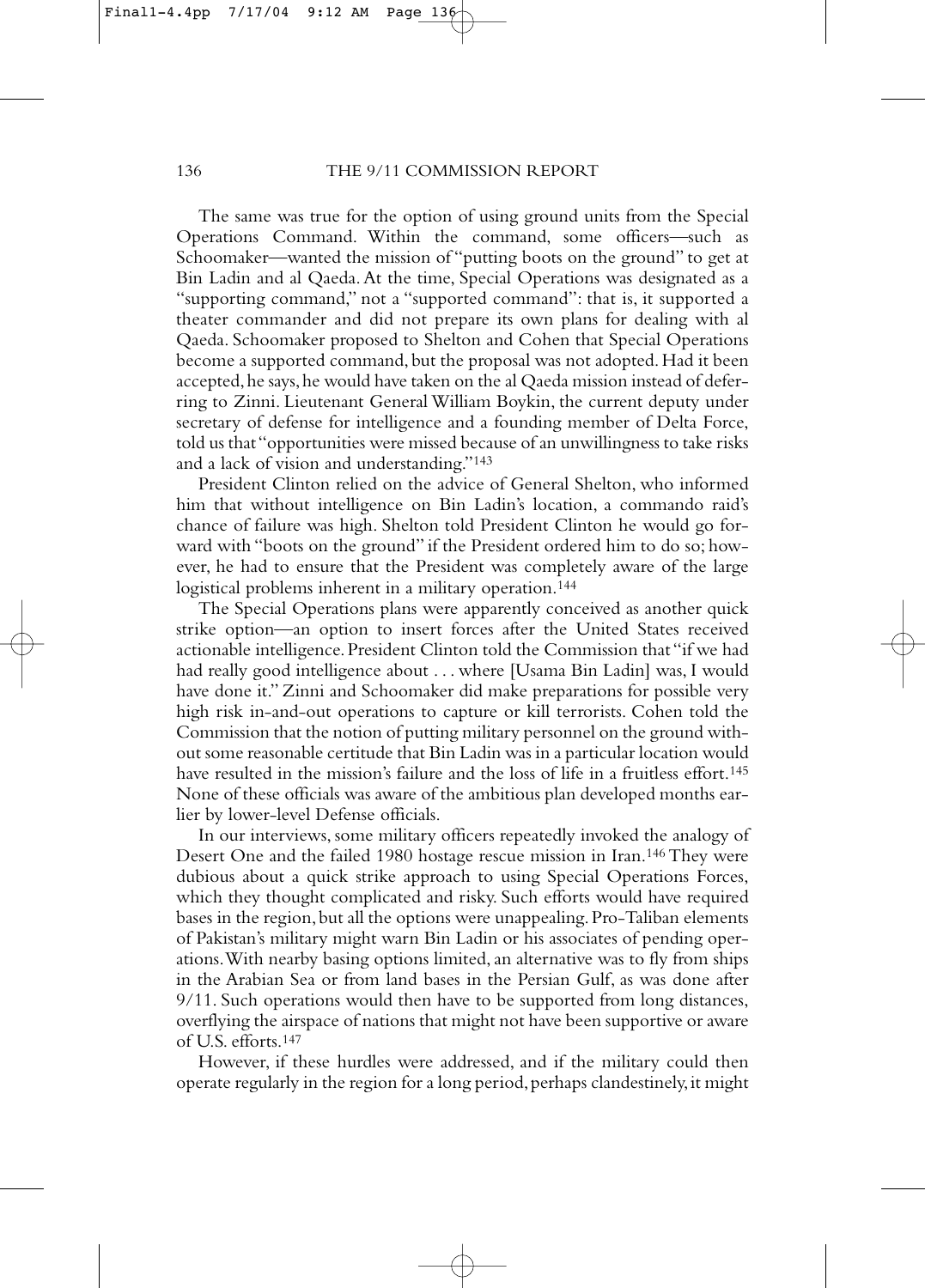attempt to gather intelligence and wait for an opportunity. One Special Operations commander said his view of actionable intelligence was that if you "give me the action, I will give you the intelligence."148 But this course would still be risky, in light both of the difficulties already mentioned and of the danger that U.S.operations might fail disastrously.We have found no evidence that such a long-term political-military approach for using Special Operations Forces in the region was proposed to or analyzed by the Small Group, even though such capability had been honed for at least a decade within the Defense Department.

Therefore the debate looked to some like bold proposals from civilians meeting hypercaution from the military.Clarke saw it this way.Of the military, he said to us,"They were very, very, very reluctant."149 But from another perspective, poorly informed proposals for bold action were pitted against experienced professional judgment. That was how Secretary of Defense Cohen viewed it. He said to us:"I would have to place my judgment call in terms of, do I believe that the chairman of the Joint Chiefs, former commander of Special Forces command, is in a better position to make a judgment on the feasibility of this than, perhaps, Mr. Clarke?"150

Beyond a large-scale political-military commitment to build up a covert or clandestine capability using American personnel on the ground, either military or CIA,there was a still larger option that could have been considered—invading Afghanistan itself. Every official we questioned about the possibility of an invasion of Afghanistan said that it was almost unthinkable, absent a provocation such as 9/11,because of poor prospects for cooperation from Pakistan and other nations and because they believed the public would not support it.Cruise missiles were and would remain the only military option on the table.

#### **The Desert Camp, February 1999**

Early in 1999, the CIA received reporting that Bin Ladin was spending much of his time at one of several camps in the Afghan desert south of Kandahar.At the beginning of February, Bin Ladin was reportedly located in the vicinity of the Sheikh Ali camp, a desert hunting camp being used by visitors from a Gulf state. Public sources have stated that these visitors were from the United Arab Emirates.151

Reporting from the CIA's assets provided a detailed description of the hunting camp, including its size, location, resources, and security, as well as of Bin Ladin's smaller, adjacent camp.152 Because this was not in an urban area, missiles launched against it would have less risk of causing collateral damage. On February 8, the military began to ready itself for a possible strike.<sup>153</sup> The next day, national technical intelligence confirmed the location and description of the larger camp and showed the nearby presence of an official aircraft of the United Arab Emirates. But the location of Bin Ladin's quarters could not be pinned down so precisely.154The CIA did its best to answer a host of questions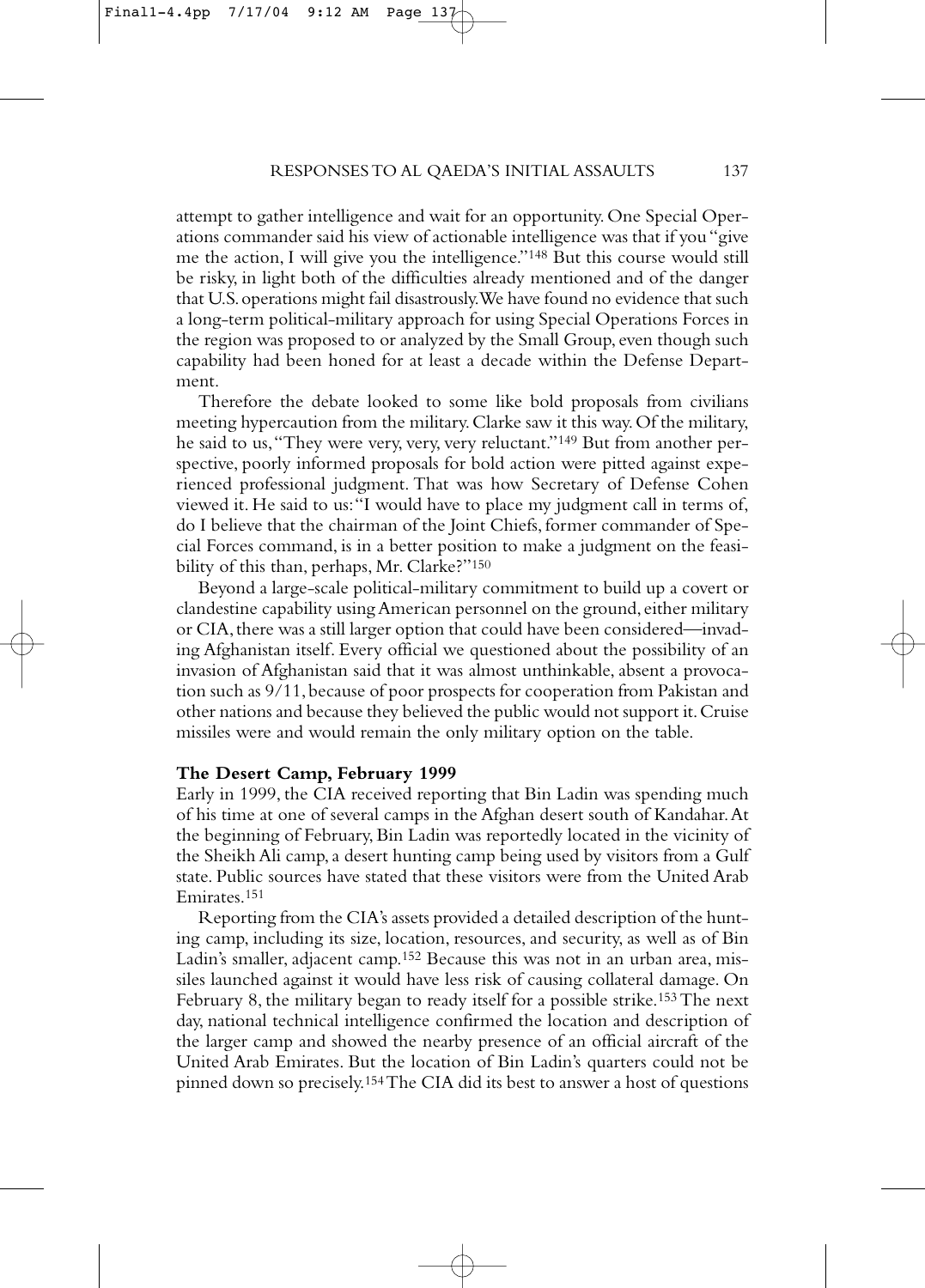about the larger camp and its residents and about Bin Ladin's daily schedule and routines to support military contingency planning. According to reporting from the tribals, Bin Ladin regularly went from his adjacent camp to the larger camp where he visited the Emiratis; the tribals expected him to be at the hunting camp for such a visit at least until midmorning on February 11.155 Clarke wrote to Berger's deputy on February 10 that the military was then doing targeting work to hit the main camp with cruise missiles and should be in position to strike the following morning.156 Speaker of the House Dennis Hastert appears to have been briefed on the situation.157

No strike was launched. By February 12 Bin Ladin had apparently moved on, and the immediate strike plans became moot.158 According to CIA and Defense officials, policymakers were concerned about the danger that a strike would kill an Emirati prince or other senior officials who might be with Bin Ladin or close by.Clarke told us the strike was called off after consultations with Director Tenet because the intelligence was dubious, and it seemed to Clarke as if the CIA was presenting an option to attack America's best counterterrorism ally in the Gulf.The lead CIA official in the field, Gary Schroen, felt that the intelligence reporting in this case was very reliable;the Bin Ladin unit chief, "Mike," agreed. Schroen believes today that this was a lost opportunity to kill Bin Ladin before 9/11.159

Even after Bin Ladin's departure from the area,CIA officers hoped he might return, seeing the camp as a magnet that could draw him for as long as it was still set up. The military maintained readiness for another strike opportunity.<sup>160</sup> On March 7, 1999, Clarke called a UAE official to express his concerns about possible associations between Emirati officials and Bin Ladin.Clarke later wrote in a memorandum of this conversation that the call had been approved at an interagency meeting and cleared with the CIA.161When the former Bin Ladin unit chief found out about Clarke's call, he questioned CIA officials, who denied having given such a clearance.162 Imagery confirmed that less than a week after Clarke's phone call the camp was hurriedly dismantled, and the site was deserted.163 CIA officers, including Deputy Director for Operations Pavitt, were irate."Mike" thought the dismantling of the camp erased a possible site for targeting Bin Ladin.164

The United Arab Emirates was becoming both a valued counterterrorism ally of the United States and a persistent counterterrorism problem.From 1999 through early 2001, the United States, and President Clinton personally, pressed the UAE, one of the Taliban's only travel and financial outlets to the outside world, to break off its ties and enforce sanctions, especially those relating to flights to and from Afghanistan.<sup>165</sup> These efforts achieved little before 9/11.

In July 1999, UAE Minister of State for Foreign Affairs Hamdan bin Zayid threatened to break relations with the Taliban over Bin Ladin.166 The Taliban did not take him seriously, however. Bin Zayid later told an American diplo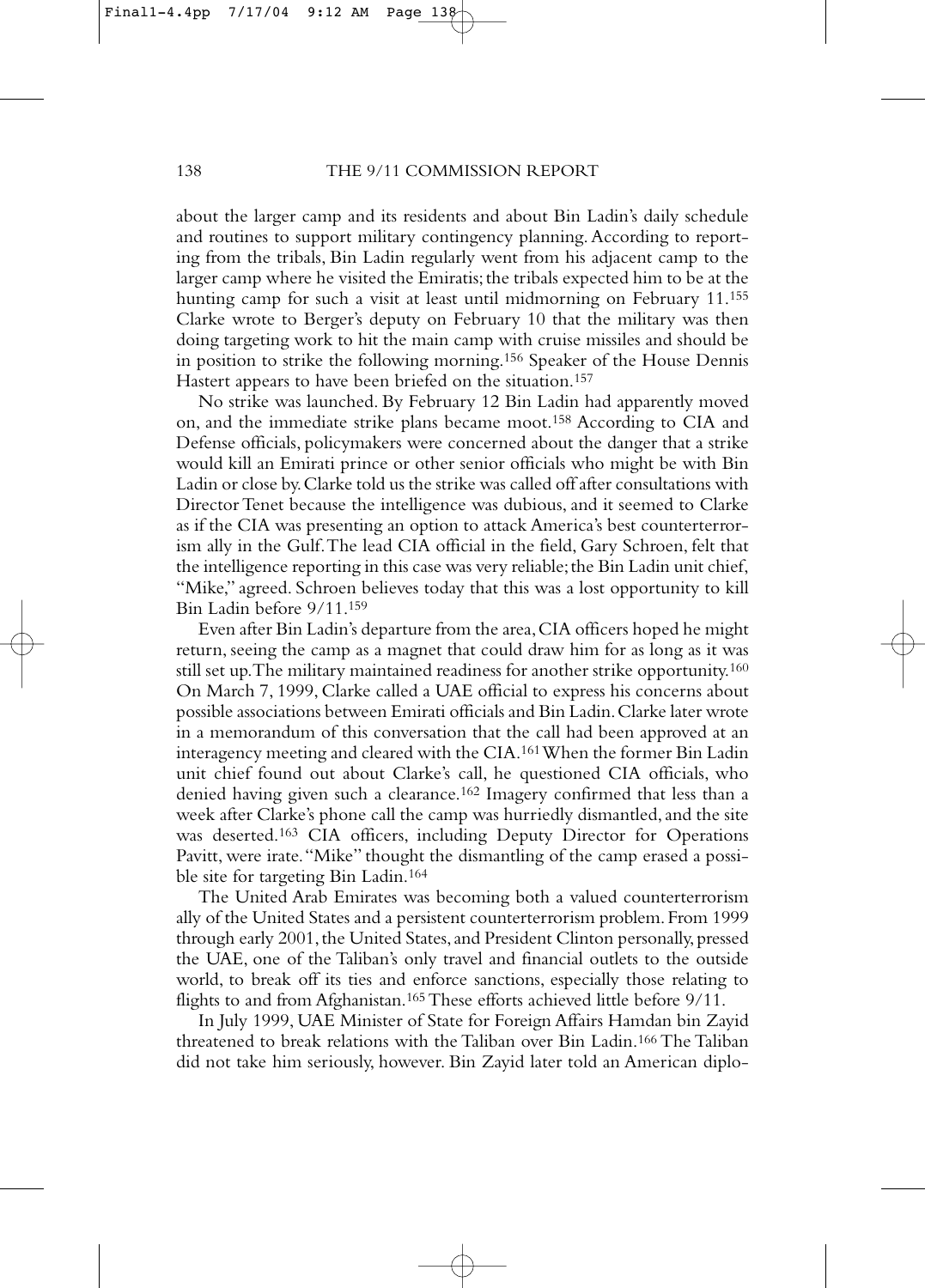mat that the UAE valued its relations with the Taliban because the Afghan radicals offered a counterbalance to "Iranian dangers" in the region, but he also noted that the UAE did not want to upset the United States.167

### **Looking for New Partners**

Although not all CIA officers had lost faith in the tribals' capabilities—many judged them to be good reporters—few believed they would carry out an ambush of Bin Ladin.The chief of the Counterterrorist Center compared relying on the tribals to playing the lottery.168 He and his associates, supported by Clarke, pressed for developing a partnership with the Northern Alliance, even though doing so might bring the United States squarely behind one side in Afghanistan's long-running civil war.

The Northern Alliance was dominated by Tajiks and drew its strength mainly from the northern and eastern parts of Afghanistan. In contrast,Taliban members came principally from Afghanistan's most numerous ethnic group, the Pashtuns, who are concentrated in the southern part of the country, extending into the North-West Frontier and Baluchistan provinces of Pakistan.169

Because of the Taliban's behavior and its association with Pakistan, the Northern Alliance had been able at various times to obtain assistance from Russia, Iran, and India.The alliance's leader was Afghanistan's most renowned military commander,Ahmed Shah Massoud.Reflective and charismatic,he had been one of the true heroes of the war against the Soviets. But his bands had been charged with more than one massacre, and the Northern Alliance was widely thought to finance itself in part through trade in heroin. Nor had Massoud shown much aptitude for governing except as a ruthless warlord. Nevertheless,Tenet told us Massoud seemed the most interesting possible new ally against Bin Ladin.170

In February 1999, Tenet sought President Clinton's authorization to enlist Massoud and his forces as partners. In response to this request, the President signed the Memorandum of Notification whose language he personally altered.Tenet says he saw no significance in the President's changes. So far as he was concerned, it was the language of August 1998, expressing a preference for capture but accepting the possibility that Bin Ladin could not be brought out alive."We were plowing the same ground,"Tenet said.171

CIA officers described Massoud's reaction when he heard that the United States wanted him to capture and not kill Bin Ladin. One characterized Massoud's body language as "a wince."Schroen recalled Massoud's response as "You guys are crazy—you haven't changed a bit." In Schroen's opinion, the capture proviso inhibited Massoud and his forces from going after Bin Ladin but did not completely stop them.172 The idea, however, was a long shot. Bin Ladin's usual base of activity was near Kandahar, far from the front lines of Taliban operations against the Northern Alliance.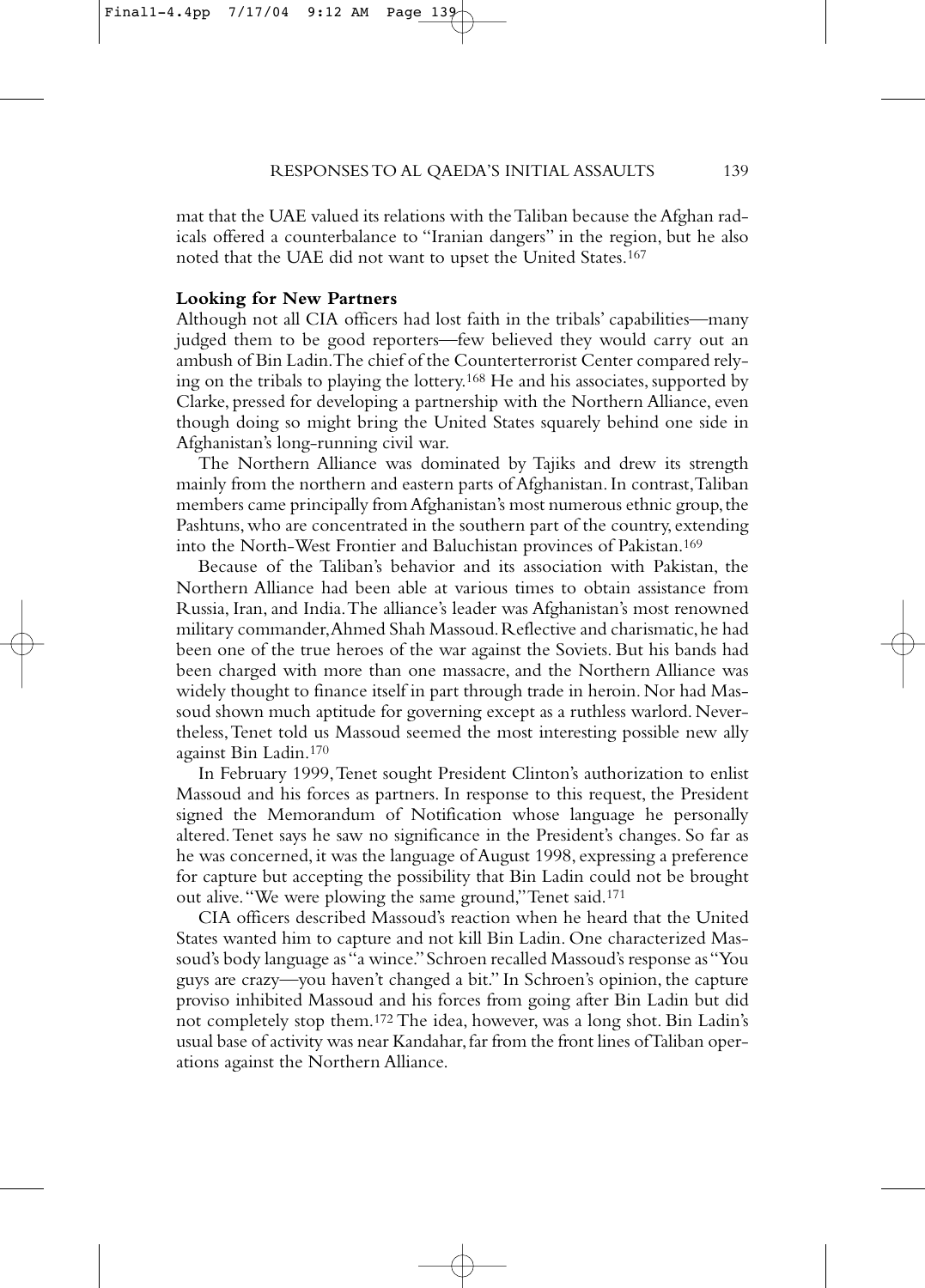#### **Kandahar, May 1999**

It was in Kandahar that perhaps the last, and most likely the best, opportunity arose for targeting Bin Ladin with cruise missiles before 9/11. In May 1999, CIA assets in Afghanistan reported on Bin Ladin's location in and around Kandahar over the course of five days and nights.The reporting was very detailed and came from several sources. If this intelligence was not "actionable," working-level officials said at the time and today, it was hard for them to imagine how any intelligence on Bin Ladin in Afghanistan would meet the standard. Communications were good,and the cruise missiles were ready."This was in our strike zone," a senior military officer said. "It was a fat pitch, a home run." He expected the missiles to fly.When the decision came back that they should stand down, not shoot, the officer said,"we all just slumped." He told us he knew of no one at the Pentagon or the CIA who thought it was a bad gamble. Bin Ladin "should have been a dead man" that night, he said.173

Working-level CIA officials agreed.While there was a conflicting intelligence report about Bin Ladin's whereabouts, the experts discounted it.At the time, CIA working-level officials were told by their managers that the strikes were not ordered because the military doubted the intelligence and worried about collateral damage. Replying to a frustrated colleague in the field, the Bin Ladin unit chief wrote:"having a chance to get [Bin Ladin] three times in 36 hours and foregoing the chance each time has made me a bit angry.... [T]he DCI finds himself alone at the table, with the other princip[als] basically saying 'we'll go along with your decision Mr. Director,' and implicitly saying that the Agency will hang alone if the attack doesn't get Bin Ladin."174 But the military officer quoted earlier recalled that the Pentagon had been willing to act. He told us that Clarke informed him and others that Tenet assessed the chance of the intelligence being accurate as 50–50.This officer believed that Tenet's assessment was the key to the decision.175

Tenet told us he does not remember any details about this episode, except that the intelligence came from a single uncorroborated source and that there was a risk of collateral damage. The story is further complicated by Tenet's absence from the critical principals meeting on this strike (he was apparently out of town); his deputy, John Gordon, was representing the CIA. Gordon recalled having presented the intelligence in a positive light, with appropriate caveats, but stating that this intelligence was about as good as it could get.176

Berger remembered only that in all such cases, the call had been Tenet's. Berger felt sure that Tenet was eager to get Bin Ladin. In his view,Tenet did his job responsibly."George would call and say,'We just don't have it,'" Berger said.<sup>177</sup>

The decision not to strike in May 1999 may now seem hard to understand. In fairness, we note two points: First, in December 1998, the principals' wariness about ordering a strike appears to have been vindicated: Bin Ladin left his room unexpectedly, and if a strike had been ordered he would not have been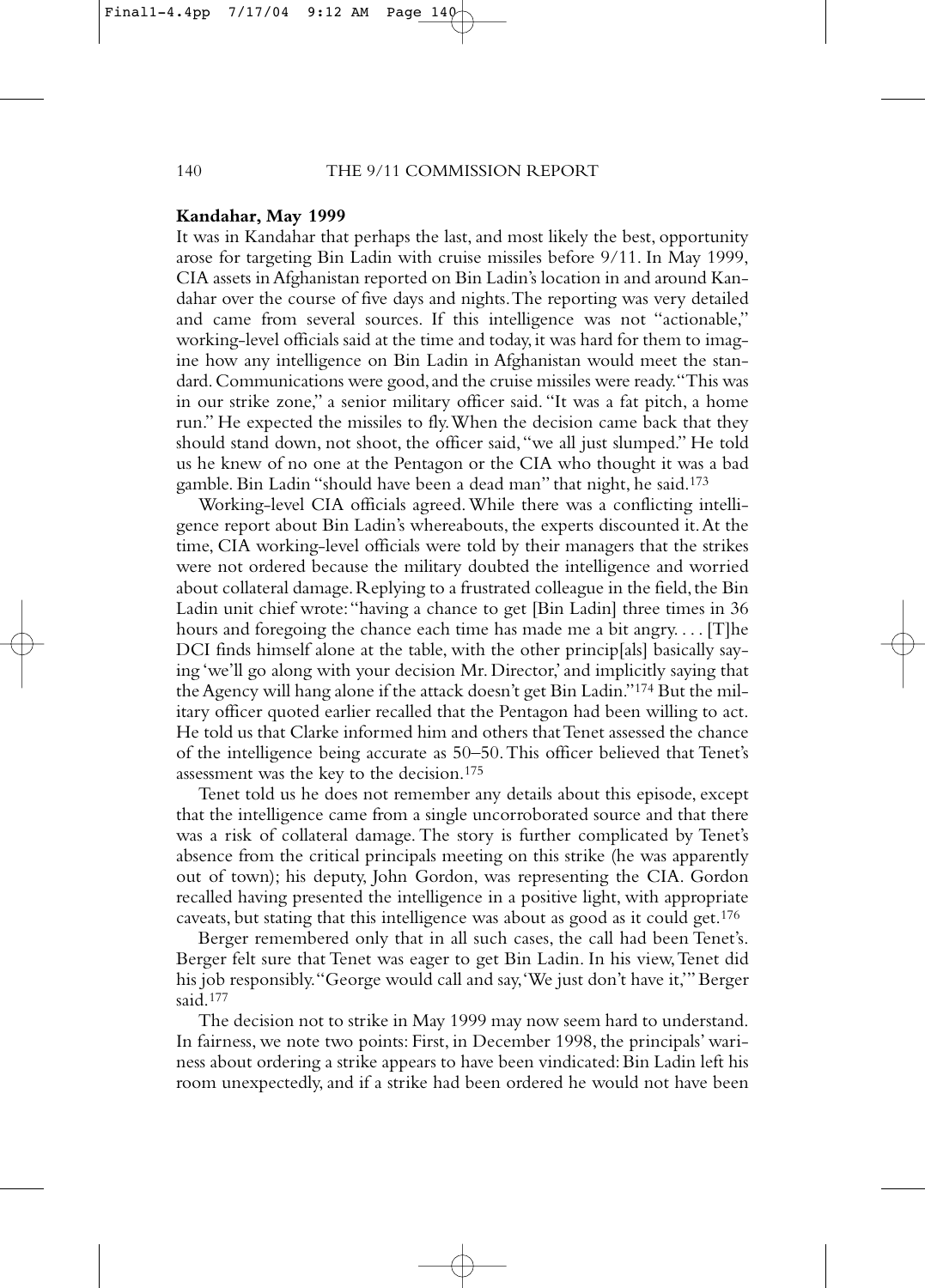hit. Second, the administration, and the CIA in particular, was in the midst of intense scrutiny and criticism in May 1999 because faulty intelligence had just led the United States to mistakenly bomb the Chinese embassy in Belgrade during the NATO war against Serbia.This episode may have made officials more cautious than might otherwise have been the case.178

From May 1999 until September 2001, policymakers did not again actively consider a missile strike against Bin Ladin.<sup>179</sup>The principals did give some further consideration in 1999 to more general strikes, reviving Clarke's "Delenda" notion of hitting camps and infrastructure to disrupt al Qaeda's organization. In the first months of 1999, the Joint Staff had developed broader target lists to undertake a "focused campaign" against the infrastructure of Bin Ladin's network and to hit Taliban government sites as well. General Shelton told us that the Taliban targets were "easier" to hit and more substantial.180

Part of the context for considering broader strikes in the summer of 1999 was renewed worry about Bin Ladin's ambitions to acquire weapons of mass destruction. In May and June, the U.S. government received a flurry of ominous reports, including more information about chemical weapons training or development at the Derunta camp and possible attempts to amass nuclear material at Herat.181

By late June, U.S. and other intelligence services had concluded that al Qaeda was in pre-attack mode, perhaps again involving Abu Hafs the Mauritanian. On June 25, at Clarke's request, Berger convened the Small Group in his office to discuss the alert, Bin Ladin's WMD programs, and his location. "Should we pre-empt by attacking UBL facilities?"Clarke urged Berger to ask his colleagues.182

In his handwritten notes on the meeting paper, Berger jotted down the presence of 7 to 11 families in the Tarnak Farms facility, which could mean 60–65 casualties. Berger noted the possible "slight impact" on Bin Ladin and added, "if he responds, we're blamed."<sup>183</sup> The NSC staff raised the option of waiting until after a terrorist attack, and then retaliating, including possible strikes on the Taliban. But Clarke observed that Bin Ladin would probably empty his camps after an attack.184

The military route seemed to have reached a dead end. In December 1999, Clarke urged Berger to ask the principals to ask themselves:"Why have there been no real options lately for direct US military action?"185There are no notes recording whether the question was discussed or, if it was, how it was answered.

Reports of possible attacks by Bin Ladin kept coming in throughout 1999. They included a threat to blow up the FBI building in Washington, D.C. In September, the CSG reviewed a possible threat to a flight out of Los Angeles or New York.186These warnings came amid dozens of others that flooded in.

With military and diplomatic options practically exhausted by the summer of 1999, the U.S. government seemed to be back where it had been in the summer of 1998—relying on the CIA to find some other option.That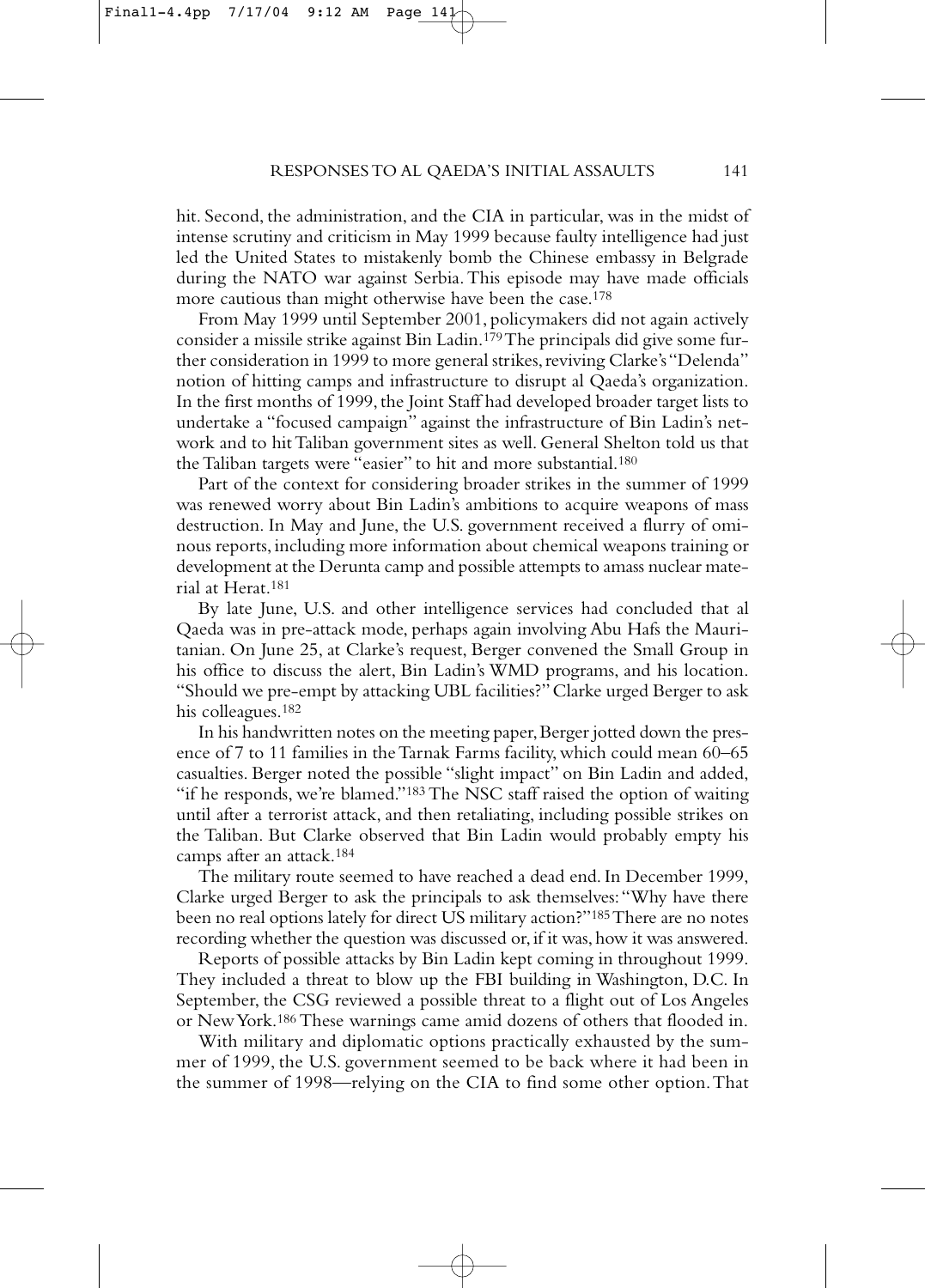picture also seemed discouraging. Several disruptions and renditions aimed against the broader al Qaeda network had succeeded.187 But covert action efforts in Afghanistan had not been fruitful.

In mid-1999, new leaders arrived at the Counterterrorist Center and the Bin Ladin unit.The new director of CTC, replacing "Jeff," was Cofer Black. The new head of the section that included the Bin Ladin unit was "Richard." Black, "Richard," and their colleagues began working on a new operational strategy for attacking al Qaeda; their starting point was to get better intelligence, relying more on the CIA's own sources and less on the tribals.188

In July 1999, President Clinton authorized the CIA to work with several governments to capture Bin Ladin, and extended the scope of efforts to Bin Ladin's principal lieutenants.The President reportedly also authorized a covert action under carefully limited circumstances which, if successful, would have resulted in Bin Ladin's death.189 Attorney General Reno again expressed concerns on policy grounds. She was worried about the danger of retaliation.The CIA also developed the short-lived effort to work with a Pakistani team that we discussed earlier, and an initiative to work with Uzbekistan.The Uzbeks needed basic equipment and training. No action could be expected before March 2000, at the earliest.<sup>190</sup>

In fall 1999, DCI Tenet unveiled the CIA's new Bin Ladin strategy. It was called, simply,"the Plan."The Plan proposed continuing disruption and rendition operations worldwide.It announced a program for hiring and training better officers with counterterrorism skills, recruiting more assets, and trying to penetrate al Qaeda's ranks.The Plan aimed to close gaps in technical intelligence collection (signal and imagery) as well. In addition, the CIA would increase contacts with the Northern Alliance rebels fighting the Taliban.191

With a new operational strategy, the CIA evaluated its capture options. None scored high marks.The CIA had no confidence in the Pakistani effort. In the event that Bin Ladin traveled to the Kandahar region in southern Afghanistan, the tribal network there was unlikely to attack a heavily guarded Bin Ladin; the Counterterrorist Center rated the chance of success at less than 10 percent.To the northwest, the Uzbeks might be ready for a cross-border sortie in six months; their chance of success was also rated at less than 10 percent.<sup>192</sup>

In the northeast were Massoud's Northern Alliance forces—perhaps the CIA's best option. In late October, a group of officers from the Counterterrorist Center flew into the Panjshir Valley to meet up with Massoud, a hazardous journey in rickety helicopters that would be repeated several times in the future. Massoud appeared committed to helping the United States collect intelligence on Bin Ladin's activities and whereabouts and agreed to try to capture him if the opportunity arose. The Bin Ladin unit was satisfied that its reporting on Bin Ladin would now have a second source.But it also knew that Massoud would act against Bin Ladin only if his own interests and those of the